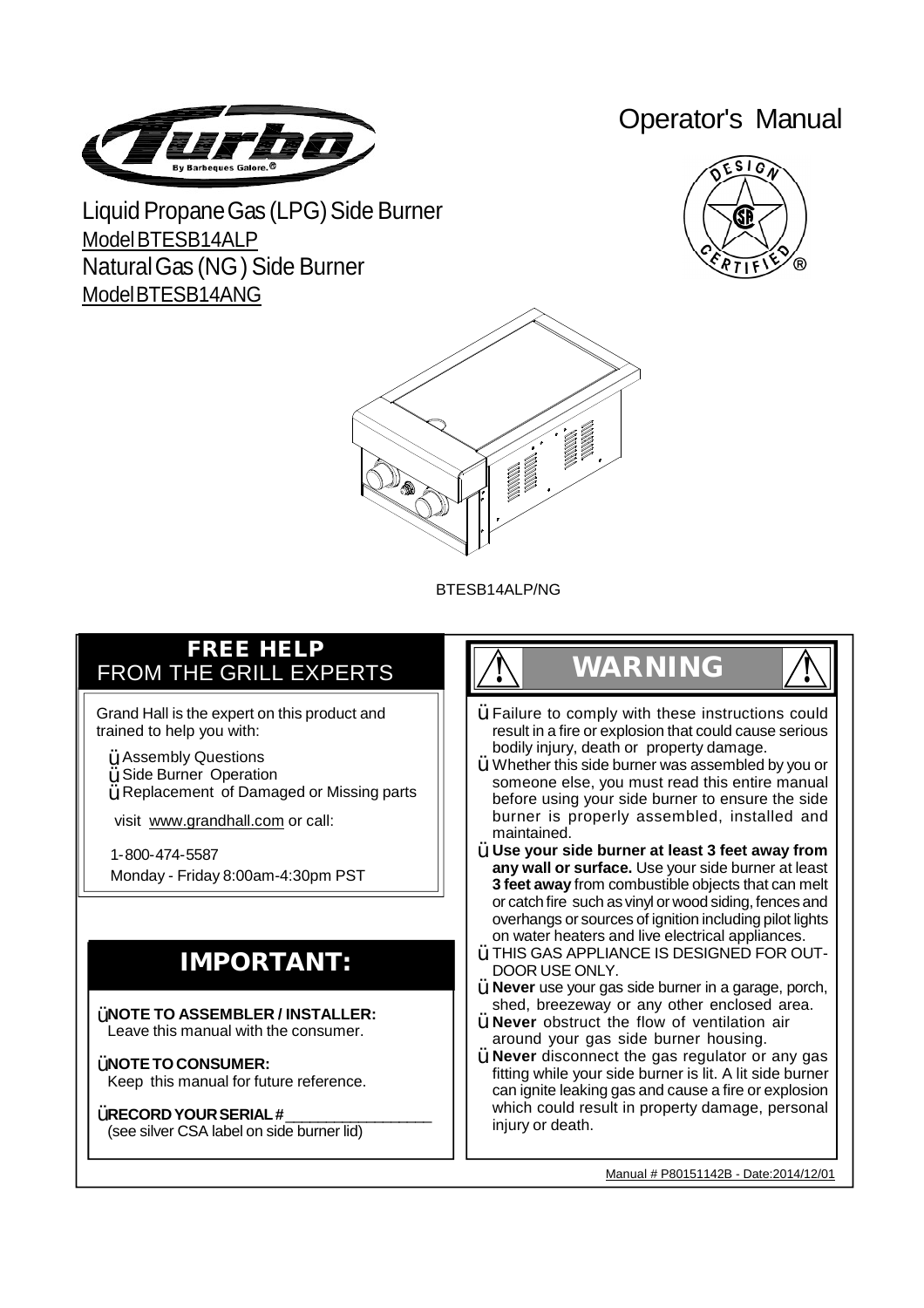# **Table of Contents ! WARNING !**

| Part Diagrams and Lists  4-6      |
|-----------------------------------|
|                                   |
| LP Gas Tank Installation 10-12    |
| Natural Gas Connection13          |
| Use & Care Instructions:          |
|                                   |
|                                   |
| Cleaning and Maintenance16-17     |
| Frequently Asked Questions  A1-A2 |
| Warranty TermsBack Cover          |



# **! WARNING !**

- **Do not store or use gasoline or other 1. flammable liquids or vapors in the vicinity of this or any other appliances.**
- **An LP cylinder not connected for use 2. shall not be stored in the vicinity of this or any other appliance.**

**! WARNING !**

**Failure to open Side Burner Lid during the lighting procedures could result in a fire or explosion that could cause serious bodily injury, death, or property damage.**



## **! WARNING !**



**Your appliance will get very hot.** Never lean over the cooking area while using your side burner. Do not touch cooking surfaces or any other side burner parts while the side burner is in operation, or until the side burner has cooled down after use. **Failure to comply with these instructions may result in serious bodily injury.**



**Never** cover or wrap the Pot Support, bottom of the Side Burner body, Grease Tray with aluminum foil or any other material that will absorb grease.



- **•** LPG models must be used with Liquid Propane Gas and the regulator assembly supplied. Natural Gas models must be used with Natural Gas only. Any attempt to convert the side burner from one fuel type to another is extremely hazardous and will void the warranty.
- Keep gas regulator hose away from hot side **•** burner surfaces and dripping grease. Avoid unnecessary twisting of hose. Visually inspect hose prior to each use for cuts, cracks, excessive wear or other damage. If the hose appears damaged do not use the gas side burner. Call **1-800-474-5587** for a certified replacement hose.
- **California Proposition 65 •**

Combustion byproducts produced when using this product contain chemicals known to the State of California to cause cancer, birth defects, or other reproductive harm.

Brass components on the side burner, such as hose fittings, propane cylinder valves (sold separately) and burner valve stems, contain lead which is known to the State of California to cause cancer, birth defects, or other reproductive harm.

- **Never use charcoal** or lighter fluid in this gas side burner. Failure to comply with these instructions could result in a grease fire or explosion that could cause serious bodily injury, death or property damage. **•**
- **Before each use of your Side Burner:** Inspect the Grease Tray and inside of the Side Burner Body to be sure there is no excessive grease and debris buildup. Clean the Grease Tray and inside of the Side Burner Body frequently to eliminate grease/debris build-up and to prevent grease fires. **Failure to comply with these instructions could result in a grease fire and even a subsequent explosion that could cause serious bodily injury, death or property damage. •**



- **If you smell gas:**
- **1. Shut off gas to the appliance.**

**! DANGER !**

- **2. Extinguish any open flame.**
- **3. Open lid.**
- **4. If odor continues, keep away from the appliance and immediately call your gas supplier or your fire department.**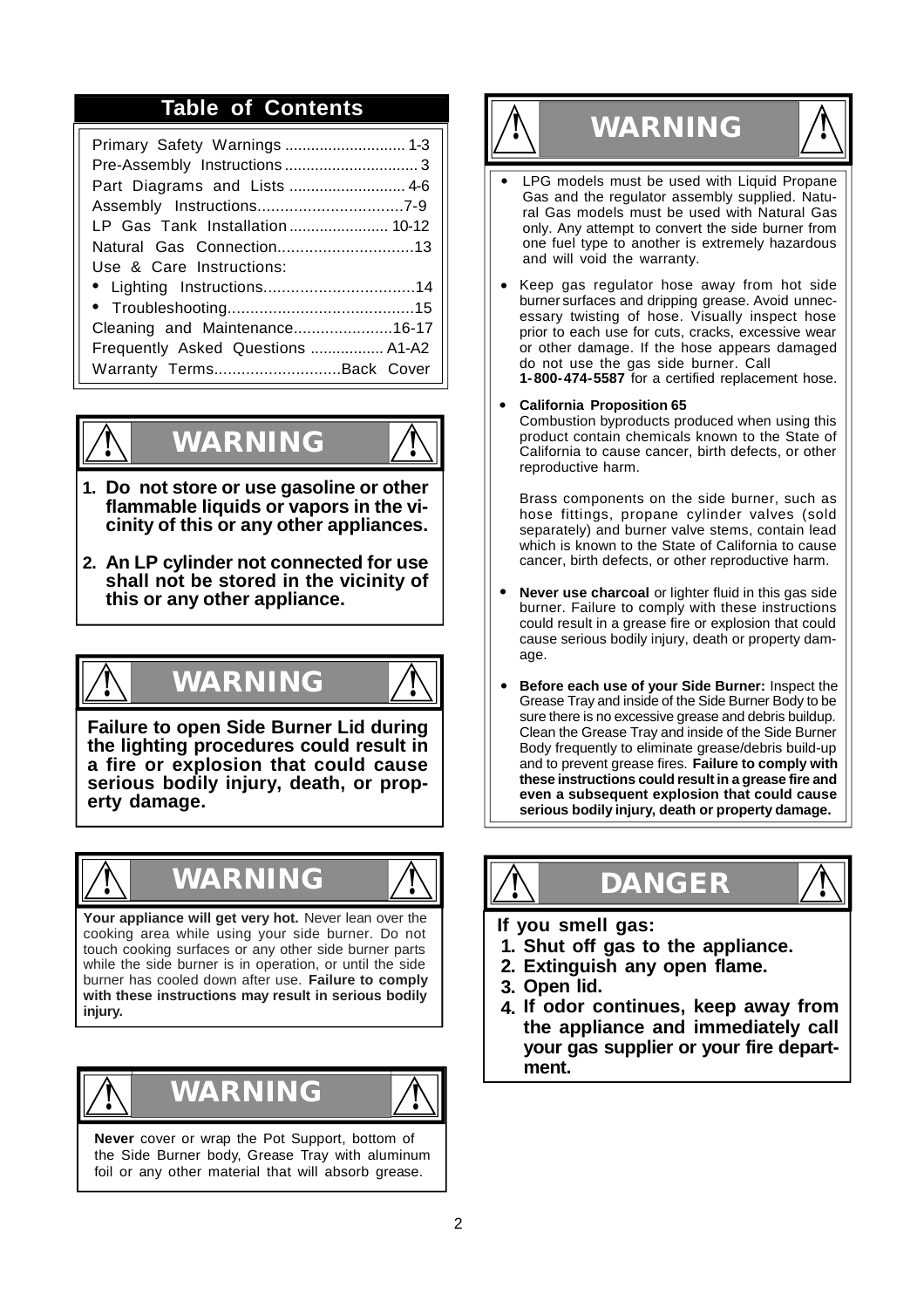### **Pre-Assembly Instructions For Your Safety**

# **! CAUTION !**



**Failure to comply with these instructions may result in a hazardous situation which, if not avoided, may result in injury.**

Spiders and small insects can spin webs and nest in the Burner Tubes during transit and warehousing which can lead to a gas flow obstruction resulting in a fire in and around the Burner Tubes. This type of "FLASHBACK FIRE" can cause serious side burner damage and create an unsafe operating condition for the user.

**To reduce the chance of FLASHBACK FIRE you must clean the Burner Tubes as follows before initial use.** Also do this at least once a month in summer and fall or whenever spiders are active in your area, and if your side burner has not been used for an extended period of time.

- 1. Remove the screws from the underside of the side burner body using a Phillips Head Screwdriver.
- 2. Carefully lift each Burner up and away from the Gas Valve Orifice.
- 3. Check and clean Burner/Venturi Tubes for insects and insect nests. A clogged tube can lead to a fire beneath the side burner.
- 4. Refer to the figure below and perform one of these 3 cleaning methods:
- $\Box$  METHOD 1: Bend a stiff wire or wire coat hanger into a small hook as shown and run the hook through the Burner Tube and inside the Burner several times to remove debris.



- handle and run the brush through the Burner Tube and inside the Burner several times to remove any debris.
- $\Box$  METHOD 3: Use an air hose to force air through each Burner Tube. The forced air should pass debris or obstructions through the Burner and out the Ports.

For safe operation ensure the Gas Valve Assembly Orifice is inside the Burner Tube before using your side burner. See figure. If the Orifice is not inside the Burner Tube, lighting the Burner may cause explosion and/or fire resulting in serious bodily injury and/or property damage.



### **PRE-ASSEMBLY**

**Read and perform the following pre-assemblyinstructions:**

- **Tools Required for Assembly**:
	- **•** protective work gloves
	- **•** protective eyewear
	- **•** phillips head screwdriver
- $\Box$  For your safety, obtain assistance from another person when assembling this product.
- $\Box$  Open Lid of shipping carton and remove top sheet of cardboard and packing materials. Lay cardboard sheet on floor and use as a work surface to protect floor and side burner parts from scratches.
- $\Box$  You may slice the carton front corners with a utility knife to lay open the carton front panel. This allows you to remove the components packed inside before lifting the side burner out of the packaging.
- $\Box$  Use the Hardware and Part Diagrams to ensure all items are included and free of damage.
- $\Box$  Do not assemble or operate the side burner if it appears damaged. If there are damaged or missing parts when you unpack the shipping box or you have questions during the assembly process call: **1-800-474-5587 Monday- Friday8:00am-4:30pm PST**

### **Side Burner Installation Codes**

The installation must conform with local codes or, in the absence of local codes, with either the National Fuel Gas Code, ANSI Z223.1/NFPA 54, Natural Gas and Propane. Installation Code, CSA B149.1, or Propane Storage and Handling Code, B149.2.

**WARNING:** Grease can get very hot. Always handle the Grease Tray with a flame retardant BBQ mitt. Before removing the Tray, always be sure that the grill has properly cooled. Be aware that the Tray does contain grease and be extremely careful when removing the Tray to prevent spillage. Failure to follow these instructions could cause serious bodily injury or property damage.

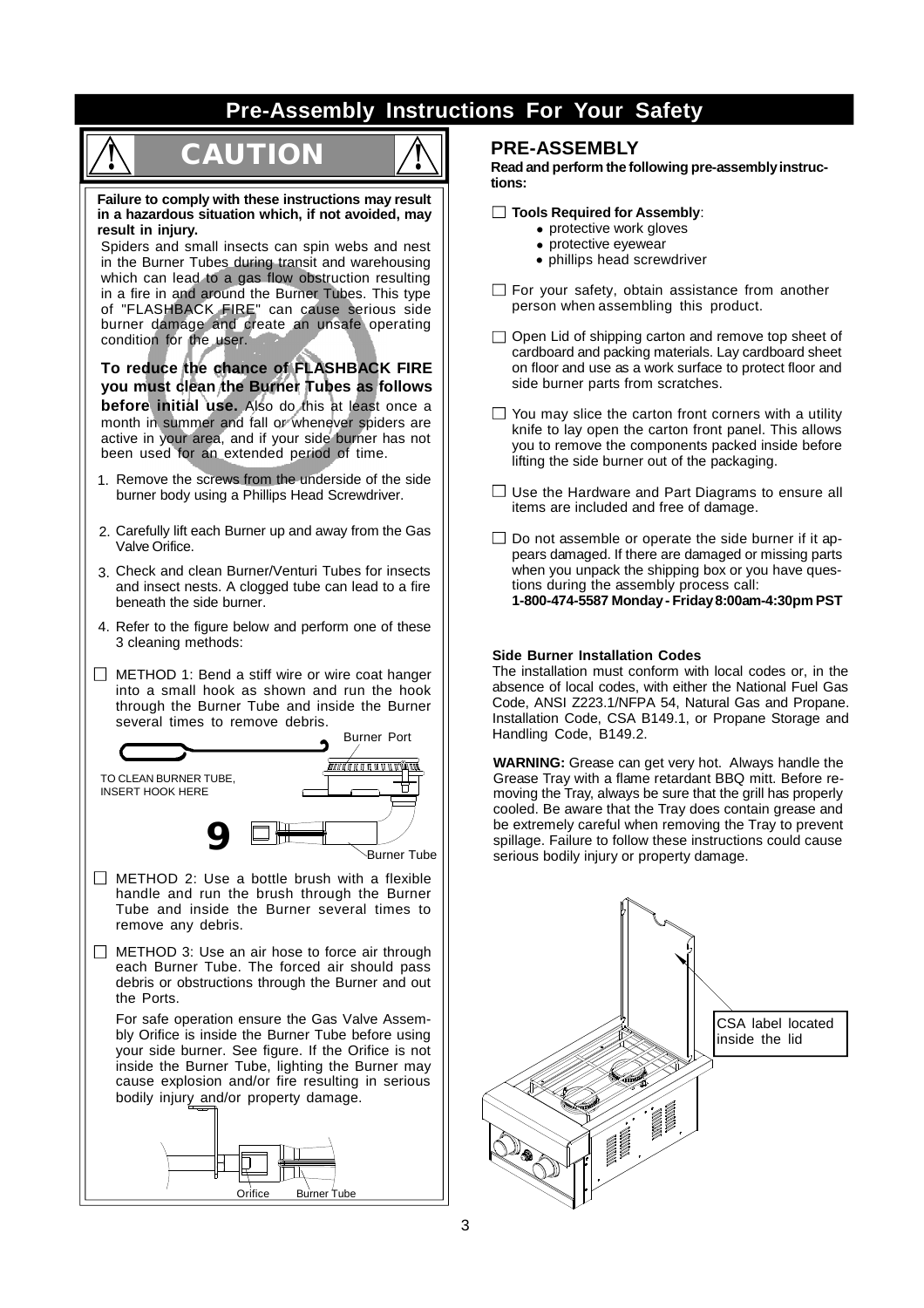### **Hardware Parts List for Model BTESB14ALP**

| <b>PART#</b> | <b>PART DESCRIPTION</b>                | QTY | <b>PURPOSE OF PART</b>                  |
|--------------|----------------------------------------|-----|-----------------------------------------|
|              | P06013018C Hardware Pack               |     | For use in assembly of Model BTESB14ALP |
|              | S182G03061   Pan Head Screw 3/16"x3/8" |     | Install the Regulator Hose Connector    |
|              | S182G03061   Pan Head Screw 3/16"x3/8" |     | Install the Tank Tray Set               |

### **Hardware Diagram for Model BTESB14ALP**



Pan Head Screw 3/16"x3/8" Qty. 5 Part # S182G03061

\* One AA battery included in the Hardware Pack.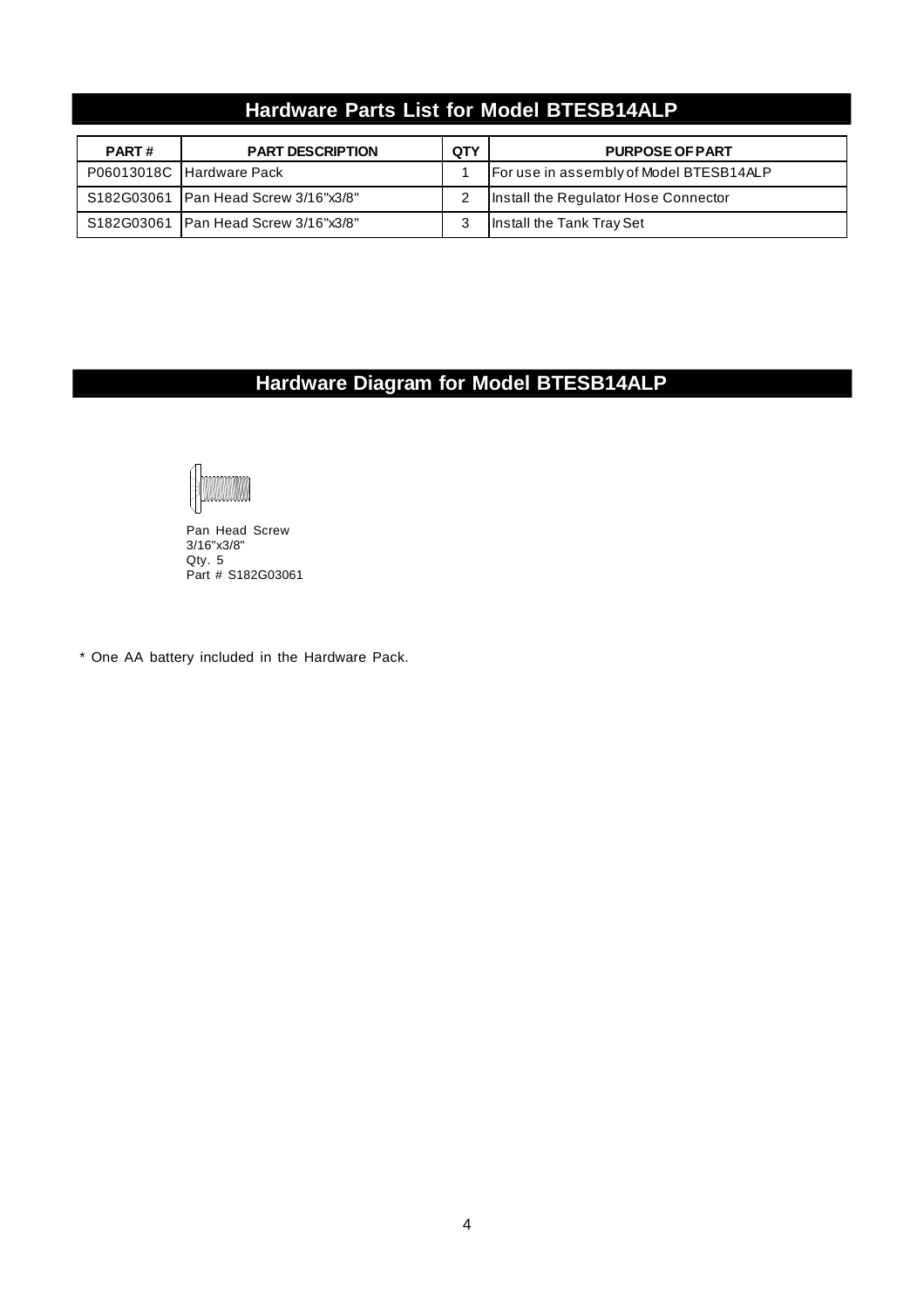### **Parts Diagram for Models BTESB14ALP & BTESB14ANG**

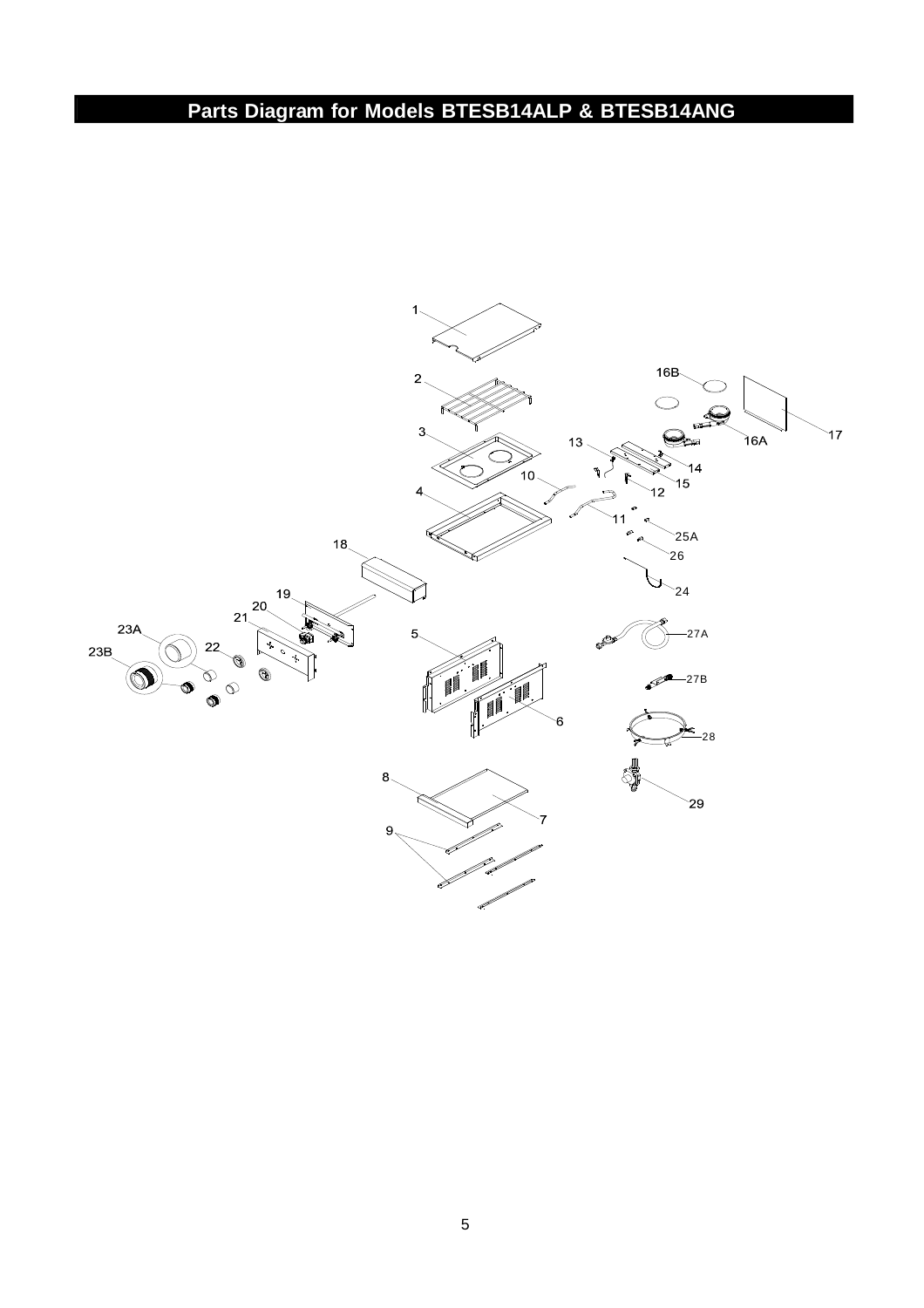| <b>KEY</b>     | <b>DESCRIPTION</b>                    | PART#      | QTY            |
|----------------|---------------------------------------|------------|----------------|
| 1              | Lid                                   | P0011559AA | $\mathbf{1}$   |
| $\overline{2}$ | Pot Support                           | P00806005A | 1              |
| 3              | Side Burner Body                      | P02301032B | $\mathbf{1}$   |
| 4              | Side Burner Frame                     | P00739686C | 1              |
| 5              | Side Burner Panel, Left               | P00761296C | 1              |
| 6              | Side Burner Panel, Right              | P00762286C | 1              |
| 7              | Grease Tray                           | P0271809D4 | $\mathbf{1}$   |
| 8              | Grease Tray Handle                    | P00213055B | $\mathbf{1}$   |
| 9              | Grease Tray Bracket                   | P033280874 | $\overline{4}$ |
| 10             | Gas Connecting Tube 205               | P03701028F | $\mathbf{1}$   |
| 11             | Gas Connecting Tube 450               | P03701035S | $\mathbf{1}$   |
| 12             | Orifice Bracket                       | P033170034 | $\overline{c}$ |
| 13             | Side Burner Electrode with Wire-Front | P02607062C | 1              |
| 14             | Side Burner Electrode with Wire-Rear  | P02607063C | 1              |
| 15             | Side Burner Support                   | P033280884 | $\overline{c}$ |
| 16A            | Side Burner                           | P02004046B | $\overline{c}$ |
| 16B            | Side Burner Cap                       | P02013059E | $\overline{c}$ |
| 17             | Side Burner Panel, Rear               | P007602664 | 1              |
| 18             | <b>Control Panel Upper</b>            | P02904501S | $\mathbf{1}$   |
| 19             | Gas Valve/Manifold Assembly           | Y0060836   | $\mathbf{1}$   |
| 20             | Electric Ignitor, 2-Port              | P02502252C | 1              |
| 21             | <b>Control Panel</b>                  | P02904511S | $\mathbf{1}$   |
| 22             | Control Knob Seat                     | P03415014A | $\overline{c}$ |
| 23A            | Control Knob(for BTH)                 | P03430023B | $\overline{c}$ |
| 23B            | Control Knob(for BTE)                 | P03435025U | $\overline{2}$ |
| 24             | <b>Lighting Stick</b>                 | P05507140M | $\mathbf{1}$   |
| 25             | Orifice - LPG                         | P06533038A | $\overline{c}$ |
|                | Orifice - NG                          | P06533039A | $\overline{c}$ |
| 26             | Orifice Gas Fitting                   | P03901038A | $\overline{c}$ |
| 27A            | Regulator with Hose (LPG)             | P03635005A | 1              |
| 27B            | Regulator Hose Connector (LPG)        | P03901056C | 1              |
| 28             | Tank Tray Set (LPG)                   | Y0340055   | 1              |
| 29             | <b>NG Regulator</b>                   | P03614005C | $\mathbf{1}$   |
|                | Hardware Pack                         | P06013018C | 1              |
|                | Operator's Manual                     | P80151142B | 1              |

### **Parts List for Models BTESB14ALP & BTESB14ANG**

For the repair or replacement parts you need: Call 1-800-474-5587 M-F 8AM-4:30PM PST

To obtain the correct replacement parts for your gas side burner, please refer to the part numbers in this parts list. The following information is required to ensure you receive the correct parts: 1. Model and Serial Number (see CSA label on side burner)

- 2. Part Number
- 
- 3. Part Description
- 4. Quantity of parts needed

**Important:** Use only Grand Hall replacement parts. The use of any part that is not a Grand Hall replacement part can be dangerous and will also void your product warranty. Keep this Operator's Manual for convenient referral and for part replacement.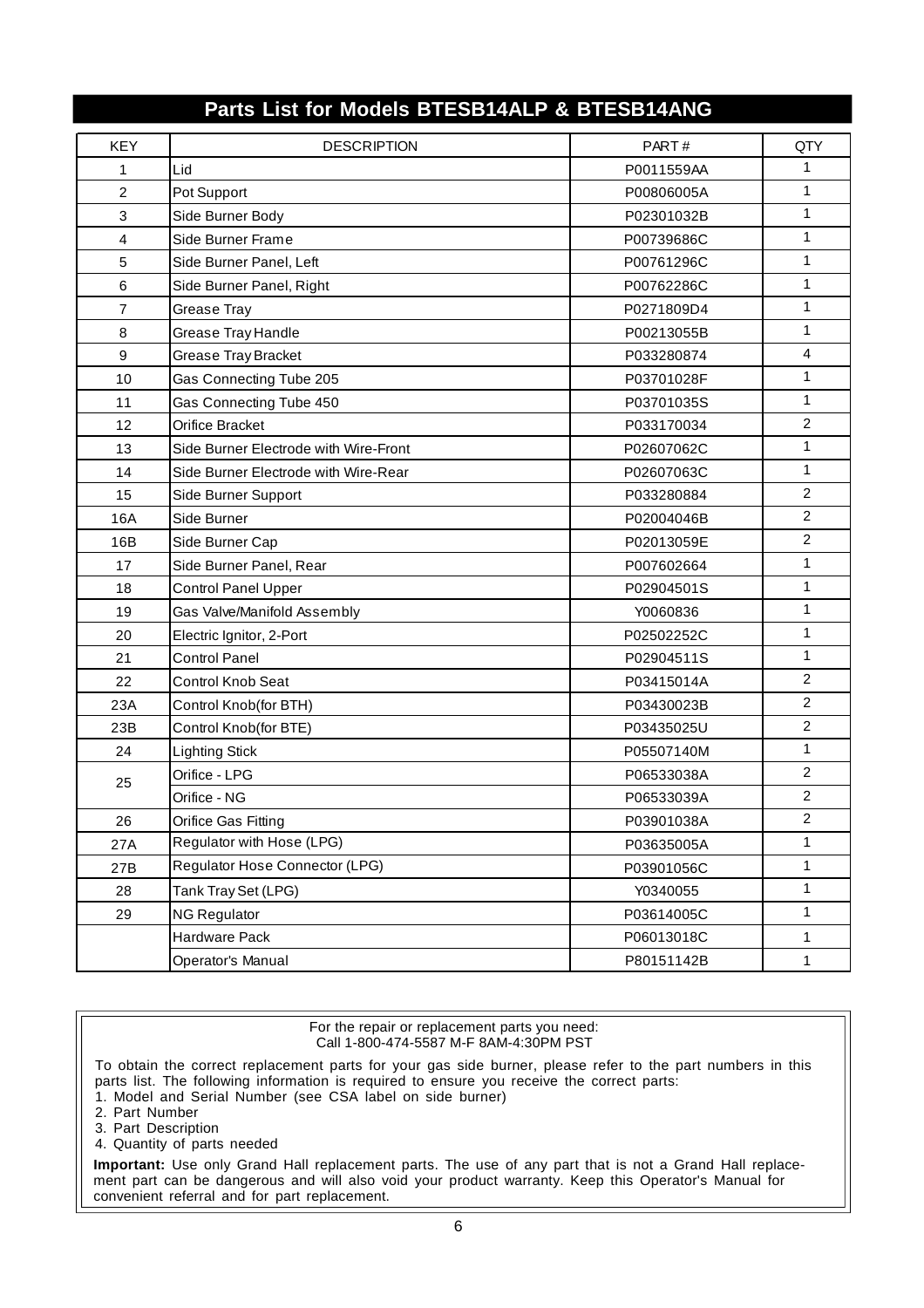### **Installation Instructions for Models BTESB14ALP & BTESB14ANG**

**NOTE:** The grill head you purchased is to be installed on the island which is not included in this purchase. Before building your grill island, please read the construction guidelines and clearances in **Fig.3** on **page 8** carefully.

**CAUTION** : Even though it is possible for one person to install this grill, it is better to obtain assistance from another person when handling the large, heavy pieces.

### **Install Grill Head**

**1**

**2**

 $\Box$  With the help of your assistant, lift the grill head and place it into the cutout of your island (See Diagram). The island shown in the diagram is for illustrative purposes only. Not to scale.



### **For NG model(BTESB14ANG), install Natural Gas(NG) Regulator and 12 Foot Hose**

Connect the NG regulator to the inlet of gas manifold. ( **See Fig. 1**) Connect the swivel nut of the 12 ft. NG hose(Not provided) to the vertical fitting of the NG Regulator. NOTE: Make sure the 12 ft. NG hose stays away from sharp edges. **WHEN YOU FINISHED THIS STEP, PLEASE SKIP TO STEP 4.**



Island shown for illustrative purposes only.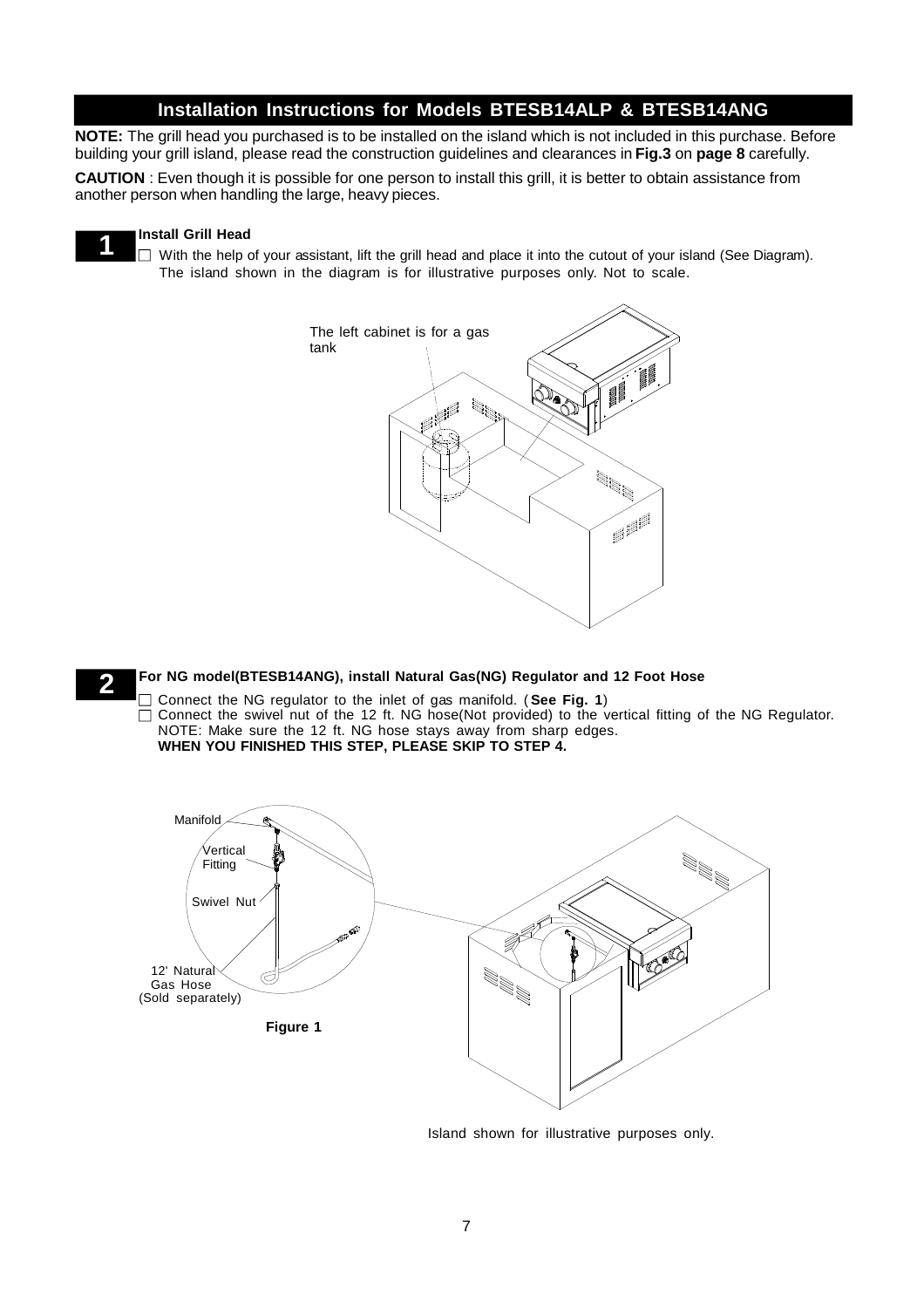#### **For LP model(BTESB14ALP), install Regulator, Tank Tray Set and Liquid Propane(LP) Gas Tank 3-1**

- Note: Regarding the connector, for safety, we suggest using a stainless steel flexible connector. But, if using semi-rigid tubing, do not use materials made of aluminum or aluminum alloy tubing. The connector should be installed at a location visible when opening the door.
- $\Box$ On the proper location, drill 2 threaded holes on the island left side panel for installing the regulator hose connector. Then install the regulator hose connector using 2 Pan Head Screws 3/16"x3/8" and tighten securely.
- $\Box$  On the proper location, drill 3 threaded holes on the island left bottom panel for installing the tank tray set. Then install tank tray set using 3 Pan Head Screws 3/16"x3/8" and tighten securely.
- $\Box$  Connect one end of the stainless steel flexible connector to the gas manifold and the other end to regulator hose connector. Then use a clamp to hold the stainless steel flexible connector as shown to secure.
- $\Box$  Place the LP gas tank into the tank tray set. Make sure the tank valve facing the right rear corner of left island. Tighten the wing bolt to secure the LP gas tank. ( **See Fig. 2**)
- $\Box$  Connect the LP regulator onto the LP gas tank. (Refer to page 12) **CAUTION:** There shall be a minimum clearance of 2 inches (50.8 mm) between the floor of the LP-gas cylinder enclosure and the ground.



### **3-2 For LP model(BTESB14ALP), install Partition Panel**

 $\Box$  The gas grill is designed for use with a maximum of 20 lb tank. As per standard, a partition panel (not included) or equivalent device is required to be installed in the left cabinet of the island for preventing the use of 30 lb tank. (See Fig.3)

**Note:** Make sure there is 22~24" of clearance between the partition panel and tank tray set. The space around the gas tank is not greater than 12".



**Figure 3**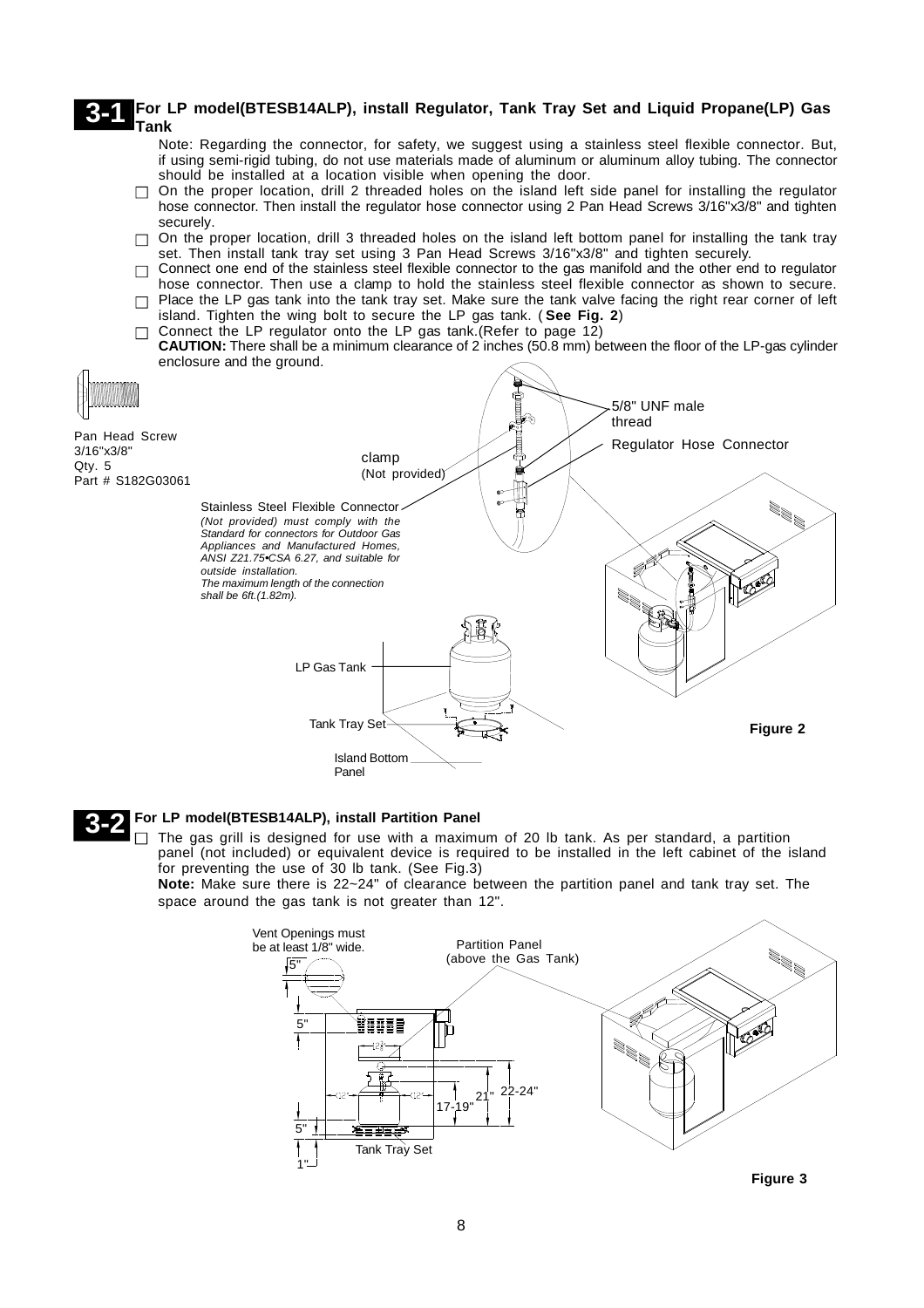#### **Install Ignitor Battery 4**

- Remove Ignitor Cap from Control Panel.
- $\Box$  Place supplied AA battery into the Ignitor
- Sbtwith positive pole facing you. Instalthe Cap and Spring overthe AA  $\Box$ bateryand tighten securely.



### **5 Side Burner Electrode Check**

This test will ensure that the Spark Electrode Tips are properly positioned so your Side Burner lights easily and properly.

- □ Be sure that both Control Knobs are set to "OFF" and open the Side Burner Lid.
- □ Press the Ignitor Cap. You should hear a "clicking" sound and see a blue spark within each Electrode Tip. If a spark is present the Electrode Tips are properly positioned.
- $\Box$  If no spark is seen, the Spark Gap needs to be adjusted as follows:
- **•** If the gap between the Spark Electrode Tip and Burner Port is more than 3/16" wide use needle nose pliers to gently squeeze the Spark Electrode Tip to narrow gap.
- **•** Recheck the Electrode again, if no "clicking" sound is heard:
- AA Battery may be installed backwards. **-**
- Electric wires may be loose. Remove the AA **-** Battery and inspect the Ignitor Junction Box found behind the Control Panel and reconnect any loose wires.



**! WARNING !**

**Failure to open Side Burner Lid during the lighting procedures could result in a fire or explosion that could cause serious bodily injury, death, or property damage.**



- **6 Install Cooking Components**<br>□ Place the Side Burner Caps over the Side Burners.
	- П Position the Pot Support above the Side Burner Body.



### **Final Side Burner Assembly**

**Step When you have finished assembling your side burner, be sure that all screws are tightened for safe operation of your side burner.**

**Before each use of the side burner, make sure the Grease Tray is fully seated under the Side Burner Body.**

**CAUTION: Before each use of your Side Burner, inspect the Grease Tray and inside of the Side Burner Body to be sure there is no excessive grease and debris buildup. Clean the Grease Tray and inside of the Side Burner Body frequently to eliminate grease/debris build-up and to prevent grease fires.**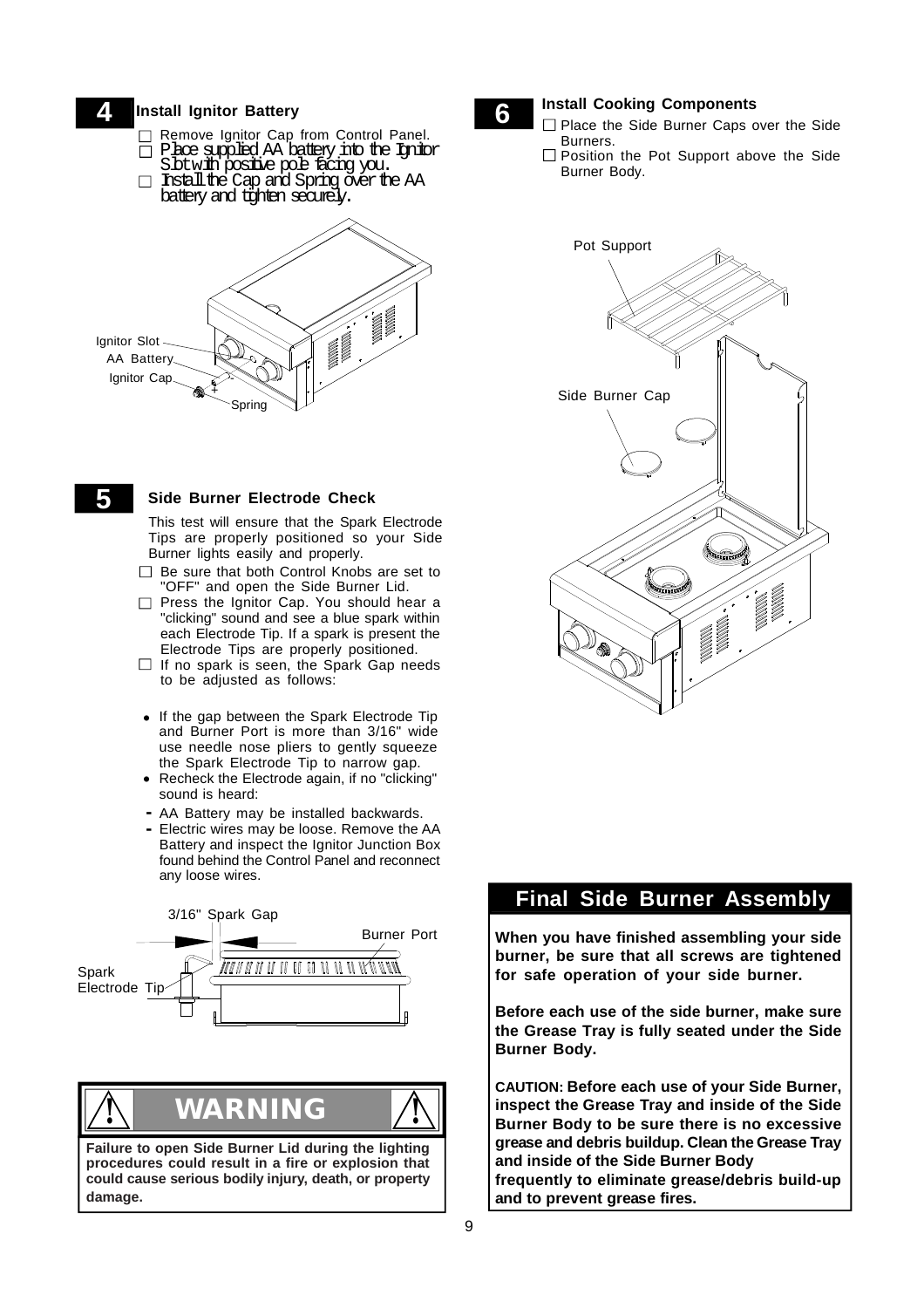### **LP Gas Tank Installation**

### **CORRECT LP GAS TANK USE**

- $\Box$  LP Gas side burner models are designed for use with a standard 20 lb. Liquid Propane Gas (LP Gas) tank, not included with side burner. Never connect your side burner to an LP Gas tank that exceeds this capacity. A tank of approximately 12 inches in diameter by 18-1/2 inches high is the maximum size LP Gas tank to use. **You must use an** "**OPD" gas tank which offers a listed Overfill Prevention Device.** This safety feature prevents the tank from being overfilled which can cause a malfunction of the LP Gas Tank, regulator, and/or side burner.
- $\Box$  The LP Gas tank must be constructed and marked in accordance with the Specifications for LP-Gas Cylinders of the U.S. Department of Transportation (D.O.T.) or the National Standard of Canada, CAN/ CSA-B339, Cylinders, Spheres and Tubes for Transportation of Dangerous Goods; and Commission, as applicable.
- $\Box$  The LP Gas tank must have a shutoff valve, terminating in an LP Gas supply tank valve outlet, that is compatible with a Type 1 tank connection device. The LP Gas tank must also have a safety relief device that has a direct connection with the vapor space of the tank.
- $\Box$  The tank supply system must be arranged for vapor withdrawal.
- $\Box$  The LP Gas tank must have a collar to protect the tank valve.
- □ Never connect an unregulated LP gas tank to your side burner. The gas regulator assembly supplied with your gas side burner is adjusted to have an outlet pressure of 11" water column (W.C.) for connection to an LP gas tank. Only use the regulator and hose assembly supplied with your side burner. Replacement regulators and hose assemblies must be those specified by Grand Hall.
- Have your LP Gas dealer check the release valve  $\Box$ after every filling to ensure it remains free of defects.
- $\Box$  Always keep LP Gas tank in upright position.
- $\Box$  Do not subject the LP Gas tank to excessive heat.
- $\Box$ Never store an LP Gas tank indoors. If you store your side burner unit indoors, always disconnect the LP Gas Tank first and store it safely outside.
- $\Box$  LP Gas tanks must be stored outdoors in a wellventilated area and out of the reach of children.
- $\Box$  Disconnected LP Gas tanks must not be stored in a building, garage or any other enclosed area.
- $\Box$  The regulator and hose assembly can be seen after opening the island's door and must be inspected before each use of the side burner. If your regulator and hose are damaged in any way, they must be replaced prior to using the side burner again.
- $\Box$  Any attempt to convert your side burner from one fuel type to another is extremely hazardous and will void the warranty.
- $\Box$  Never light your gas side burner with the lid closed or before checking to ensure the burners are fully seated over the gas valve orifices.
- **Never** allow children to operate your side burner. Do not allow children or pets to play near your side burner. Always supervise children and pets if they are in the vicinity of the unit.
- $\Box$  Use of alcohol, prescription or non-prescription drugs can impair your ability to properly assemble and safely operate your side burner.
- $\Box$  Keep fire extinguisher readily accessible. In the event of a oil/grease fire, do not attempt to extinguish with water. Use type B extinguisher or smother with dirt, sand or baking soda.
- $\Box$  In the event of rain, turn off the burners and gas supply. Wait for the side burner to cool, and then place a cover on it.
- $\Box$  Use your side burner on a level, stable surface in an area clear of combustible materials.
- $\Box$  Do not leave side burner unattended when in use.
- $\square$  Do not move the appliance when in use.
- □ Allow the side burner to cool before moving or storing.
- □ Do not use your side burner as a heater.
- $\Box$  This side burner is not intended to be installed in or on recreational vehicles and/or boats.
- The side burner is not intended for commercial use.

Never use charcoal or lighter fluid in this gas side burner.



- Do not store a spare LP-Gas tank under or near this appliance. A.
- Never fill the tank beyond 80 percent full; and B.
- If the information in "(a)" and "(b)" is not followed exactly, a fire causing death or serious injury may occur. C.

**! WARNING !**

Refer to this table when designing the island unit for the BTESB14ALP/NG Model. Side\* and Rear\* show the minimum amount of distance the unit must be from combustibles (ex. Vinyl or wood siding, fences and overhangs) or sources of ignition (ex. Pilot lights on water heaters and live electrical appliances). Height\* shows the minimum height the island unit must be starting from the ground up.

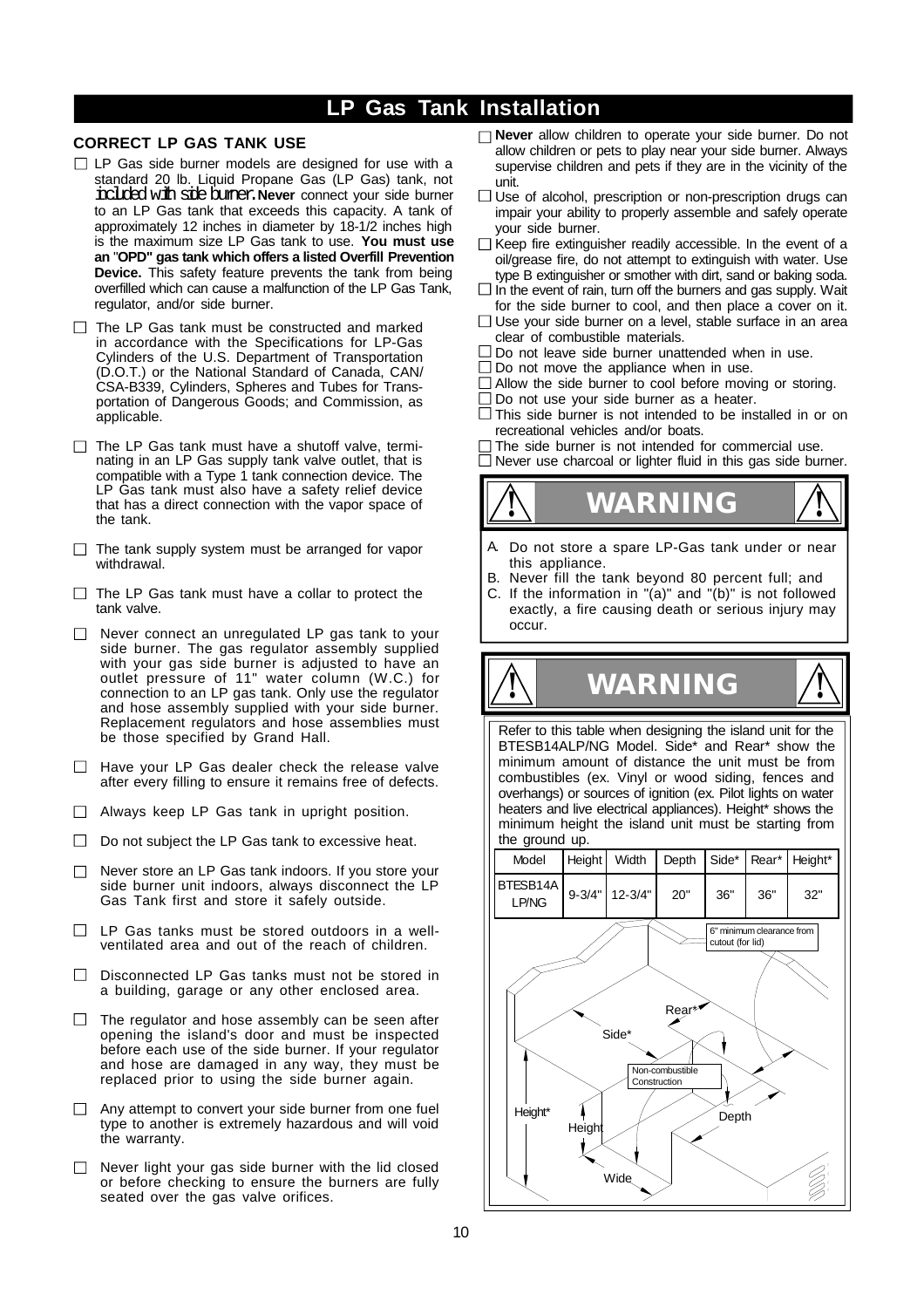### **NOTE about LP Gas Tank Exchange Programs**

- $\Box$  Many retailers that sell gas appliances offer you the option of replacing your empty LP Gas tank through an exchange service. Use only those reputable exchange companies that inspect, precision fill, test, and certify their tanks. Exchange your tank only for an OPD safety feature-equipped tank as described in the LP Gas tank section of this Guide.
- $\Box$  Always keep new and exchanged LP Gas tanks in an upright position during use, transit or storage.
- □ Leak test new and exchanged LP Gas tanks BEFORE connecting one to your side burner.

### **How to Leak Test your LP Gas Tank**

### **For your safety:**

- $\Box$  All leak tests must be repeated each time your LP Gas tank is exchanged or refilled.
- $\Box$  When checking for gas leaks do not smoke.
- $\Box$  Do not use an open flame to check for gas leaks.
- □ Your side burner must be leak tested outdoors in a wellventilated area, away from ignition sources such as gas fired or electrical appliances. During the leak test, keep your side burner away from open flames or sparks.
- □ Do not use household cleaning agents. Damage to gas assembly components can result.
	- $\ddot{Y}$  Use a clean paintbrush and a 50/50 mild soap and water solution.
	- Brush soapy solution onto LP Gas tank in the areas indicated by the arrows. See diagram. Ÿ
	- If growing bubbles appear do not use or move the LP Gas tank. Call an LP Gas Supplier or your Fire Department. Ÿ



**! WARNING !**

If growing bubbles appear do not use or move the LP Gas tank. Contact an LP Gas Supplier or your fire department!

**Secure a 20lb LP Gas Tank to Gas Side Burner** Note: You can only use 20lb LP Gas Tank with this Side Burner.

**NOTE:** When using Propane (LP), EXTREME CAUTION should be used to provide ample ventilation of vapor from the enclosure. LP Gas vapor is heavier than air and SERIOUS INJURY from a DANGEROUS EXPLO-SION could occur if LP Gas is allowed to accumulate in an enclosure and then ignited. Both the Barbeque enclosure and LP cylinder enclosure require venting that must be provided at the floor level of the enclosure to allow any leaking LP Gas vapor to escape (see Fig. 4). **NOTE:** When installing a barbeque equipped for liquid propane (LP) in an island, the LP tank must be in a separate enclosure that is completely isolated from the barbeque. It must be cross-ventilated in accordance with local codes. The LP tank MUST NEVER be installed directly under the barbeque.

**NOTE**: The total of the upper ventilation openings must be a minimum of 20 sq. inches. The total of the lower ventilation openings must be a minimum of 10 sq. inches. Upper and lower ventilation openings MUST BE PROVIDED on both sides of built-in construction. The top of the upper ventilations openings must be located within 5" from the top of the island. The bottom of the lower ventilation openings must be at least 1" or less from the floor of the island. The top of the lower ventilation openings cannot be more than 5" from the floor of the island. Every ventilation opening must have a minimum of 1/8" (See Fig. 3 on page 8). Contact a Grand Hall associate for more details.



#### **Note:**

- $\Box$  The built-in appliance for use with a remote self-contained LP Gas supply system must use rigid pipe, semi-rigid tubing or a connector complying with the Standard for Connections for Gas Appliances, ANSI Z21. 24/CSA6.10, or the standard for Connectors Outdoor Gas Appliance and Manufactured Homes, ANSI21.75/ CSA 6.27 and suitable for outside installation. The maximum length of the connection shall be 6 ft(1.82m). The connector should be installed at a location
- $\Box$  visible when opening the door.
- The connector must be kept away from any sharp  $\Box$  edges. When using semi-rigid tubing, do not use materials made of aluminium or aluminium alloy.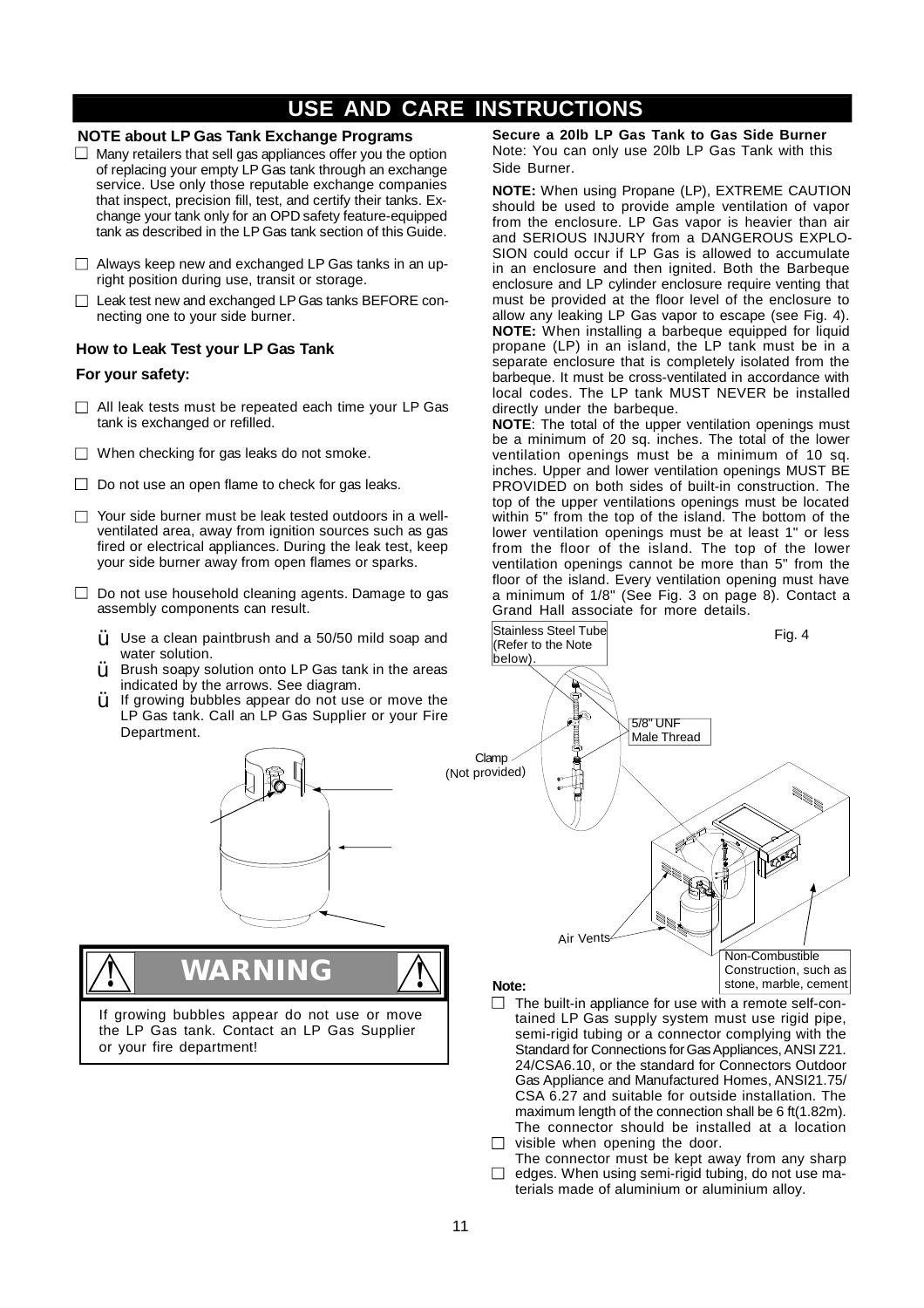### **LP Gas Model only:**

### **Connect Regulator with Hose to your LP Gas Tank**

- $\Box$  Turn all Burner Valves to the OFF position.  $\Box$  Inspect the valve connection port and regulator assembly for damage or debris. Remove any debris. Never use damaged or plugged equipment.
- $\Box$  Connect the regulator assembly to the tank valve and HAND TIGHTEN nut clockwise to a full stop. DO NOT use a wrench to tighten because it could damage the Quick Coupling Nut and result in a gas leak/fire hazard.
- $\Box$  Open the tank valve (counterclockwise) 1/4 to 1/2 of a full turn, and use a soapy water solution to check all connections for leaks before attempting to light your side burner. See **"Check all connections for LP Gas Leaks"**. If a leak is found, turn the tank valve off and do not use your side burner until the leak is repaired.



**CAUTION:** When the appliance is not in use the gas must be turned off at the tank. Place dust cap on cylinder valve outlet whenever the cylinder is not in use. Only install the type of dust cap on the cylinder valve outlet that is provided with the cylinder valve. Other types of caps or plugs may result in leakage of propane.



tightening, turn off the gas at the source, disconnect fuel line from your side burner and call 1- 800-474- 5587 or your gas supplier for repair assistance.





**1. Do not store spare LP cylinder within 10 feet (3m) of this appliance.**

**! WARNING**

- **Do not store or use gasoline or other 2. flammable liquids and vapors within 25 feet (8m) of this appliance.**
- **When cooking with oil/grease, do not 3. allow the oil/grease to get hotter 350°F (177°C)**
- **4. Do not leave oil/grease unattended.**

### **Check all connections for LP Gas Leaks**

**Never** test for leaks with an open flame. Prior to first use, at the beginning of each season, or every time your LP Gas tank is changed, you must check for gas leaks. Follow these three steps:

- $\Box$  Make a soap solution by mixing one part liquid detergent and one part water.
- $\Box$  Turn the side burner Control Knobs to the full OFF position, then turn the gas ON at source.
- $\Box$  Apply the soap solution to all gas connections indicated by the arrows. See diagram. If bubbles appear in the soap solution the connections are not properly sealed. Check each fitting and tighten or repair as necessary.



### **Disconnecting A Liquid Propane Gas (LPG) Tank From Your Side Burner**

- $\Box$  Make sure the Burner Valves and LP Gas tank valve are off. (Turn clockwise to close.)
- $\Box$  Detach the hose and regulator assembly from the LP Gas tank valve by turning the Quick Coupling Nut counterclockwise. Do not use a wrench or any tools when turning the Quick Coupling Nut.



**Failure to read and follow the Use and Care Instructions could result in a fire or explosion that could cause serious bodily injury, death or property damage.**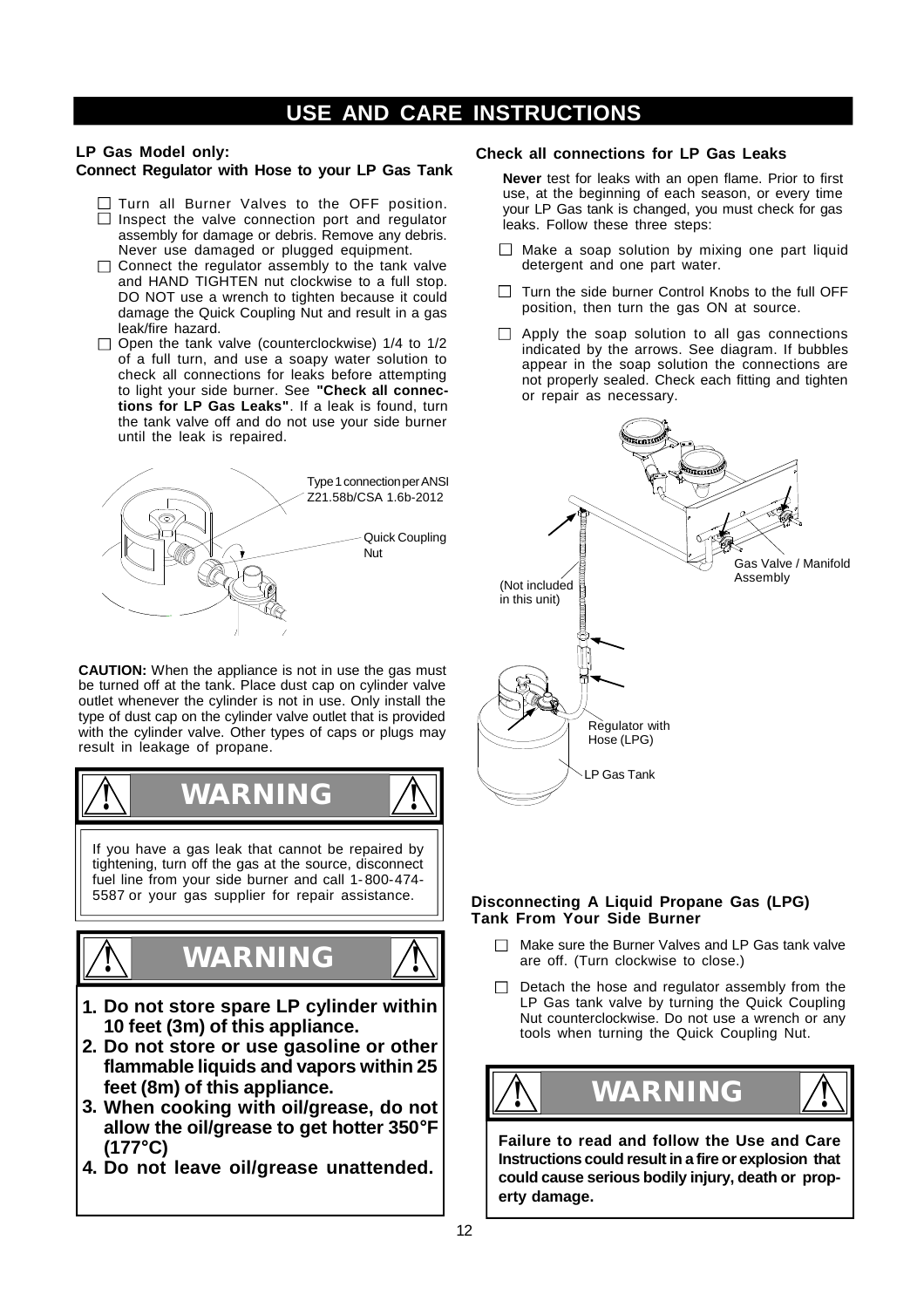### **Natural Gas Connection**

### **Natural Gas Model only:**

### **Connecting Natural Gas To Your Side Burner**

 $\Box$  Connect the Swivel nut of the 12' Natural Gas Hose to the vertical fitting of NG Regulator as shown in **Fig.1**. Connect the other hose end (male plug) to the gas supply line from your home. Read and follow the "Natural Gas Safety Instructions" below.

### **Natural Gas Safety Instructions**

 $\Box$  Your natural side burner is designed for use with natural gas (NG) only. The gas pressure Regulator supplied with this appliance **must** be installed and used on your side burner. The unit and Regulator are set to operate with an outlet pressure of 4" W.  $\Box$  C.

Install a Shutoff Valve at the gas supply source outdoors at a point after the gas pipe exits the outside wall and before the quick-disconnect hose. Or install it at the point before the gas line piping enters the ground.

See **Fig. 2**. Pipe sealing compound or pipe thread tape resistant

to the action of natural gas must be used on all male  $\Box$  pipe thread connections.

Disconnect your side burner from fuel source when the gas supply is being tested at high pressures. This side burner and its individual shutoff valve must be disconnected from the gas supply pipe system during any pressure testing of that system at pressure in  $\Box$  excess of 1/2 psi (3.5kpa).

Turn off your side burner when the gas supply is being tested at low pressures. The side burner must be isolated from the gas supply pipe system by closing its individual manual shutoff valve during any pressure testing of the gas supply pipe system at pres- $\Box$  sures equal to or less than 1/2 psi (3.5kpa).

The Quick Disconnect connects to a 3/8 inch NPT thread from the gas source. The Quick Disconnect fitting is a hand operated device that automatically shuts off the flow of gas from the source when it is  $\Box$  disconnected.

The Quick Disconnect fitting can be installed horizontally or pinpointing downward. DO NOT install the fitting with the opening pointing upward because the  $\Box$  fitting could collect water and debris.

The Dust Covers (plastic plugs) provided with the Quick Disconnect Hose help keep the open ends clean while disconnected.

**WARNING:** Do not route the 12 Foot Quick Disconnect Hose under a deck. The hose must be visible and inspected prior to each side burner use.





### **Check all connections for Natural Gas Leaks**

**Never** test for leaks with an open flame. Prior to first use and at the beginning of each season, you must check for gas leaks. Follow these three steps:

- $\Box$  Make a soap solution by mixing one part liquid detergent and one part water.
- $\Box$  Turn the side burner Control Knobs to their full OFF positions. Next, turn the gas ON at the source.
- $\Box$  Apply the soap solution to all gas connections indicated by the arrows. See **Fig.3**. If bubbles appear in the soap solution the connections are not properly sealed. Check each fitting and tighten or repair as necessary.



### **Gas Line Piping:**

Please contact certified gas technician for gas line piping installation.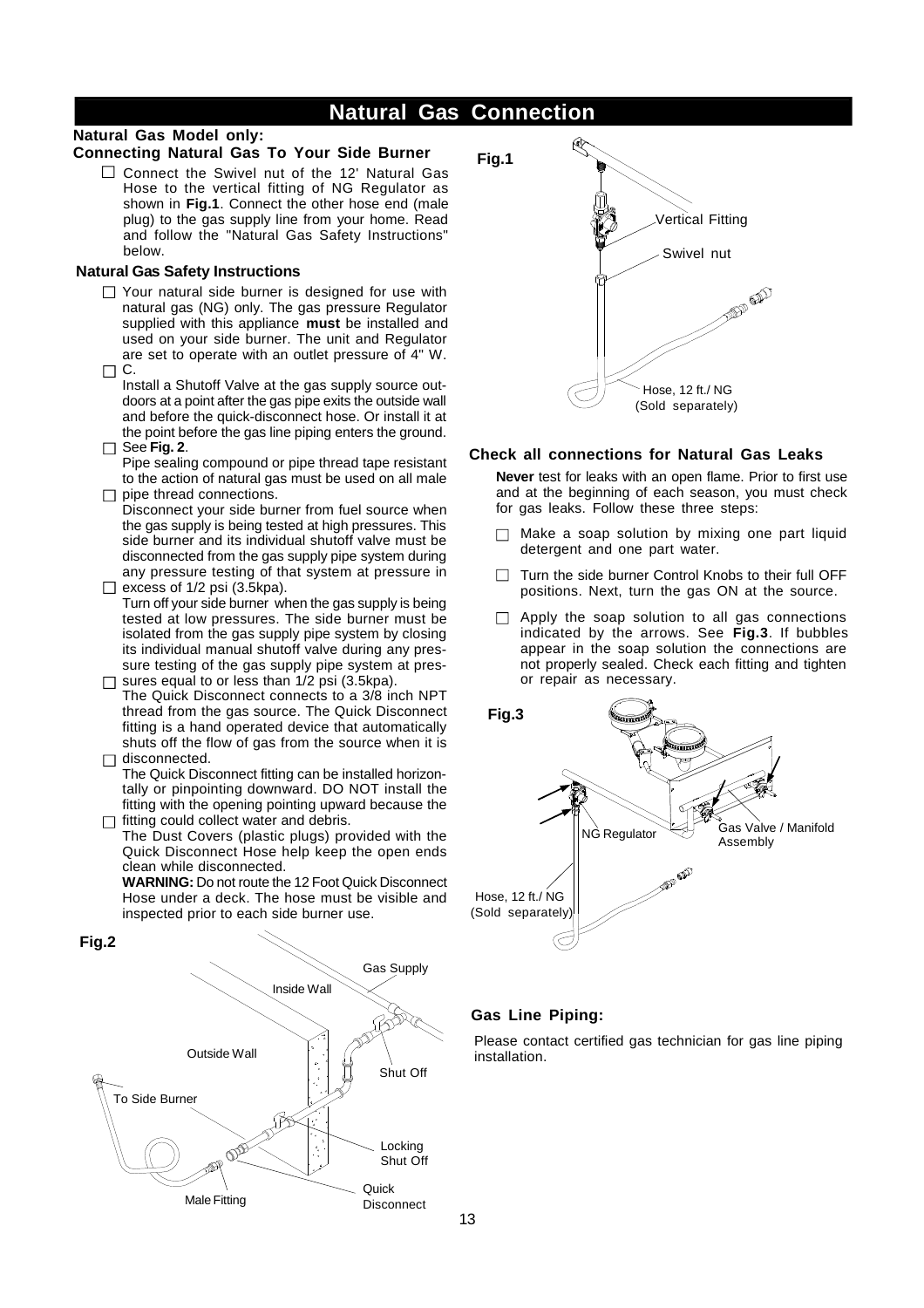### **Side Burner Lighting Instructions**

- 1. Before each use, check all hoses for cracks, nicks, cuts, burns, or abrasions. If a hose is damaged in any way, do not use your side burner before replacing the hose with an authorized part from the Parts List. Also make sure all gas supply connections are securely tightened.
- 2. Familiarize yourself with the Safety and Use and Care instructions in this Guide. Do not smoke while lighting side burner or checking gas supply connections.
- 3. Be sure the LP Gas tank is filled.
- 4. Open the Side Burner Lid.



Failure to replace a faulty hose, secure gas supply connections or to open the Lid before proceeding to the Lighting Procedures could result in a fire or explosion that could cause serious bodily injury, death, or property damage.

5. Set Control Knobs to OFF and open the LP Gas tank valve **SLOWLY 1/4 of a full turn**. For Natural Gas open the Shut Off Valve at the source.



Push and turn the control knob to HI/IGN and immedi-6. ately press the electric ignitor 3 to 4 seconds to light the burner.





- 7. If ignition does not occur in 5 seconds, turn gas off at source and turn Control Knobs OFF. Wait at least 5 minutes for gas to clear, then retry. If your side burner still fails to light turn the burner Control Knob(s) and gas source OFF and conduct a leak test of ALL gas connections and gas sources as explained in the Use and Care section of this guide. If no leaks are detected, wait 5 minutes for any gas to clear and repeat the lighting procedure.
- 8. After one Burner is lit, turn the tank valve SLOWLY one more 1/4 of a turn.

### **Manually Lighting Your Side Burner By Paper Match**

To light your gas side burner by match, insert a match into the Lighting Stick and follow steps 1 through 5 of the Side Burner Lighting Instructions. Then, light the match and place Lighting Stick through the Pot Support on the side burner as shown below. Turn the correlated Control Knob to the HI/IGN setting to release gas. The Burner should light immediately.



Note: The Lighting Stick is placed in the Grease Tray.



**Never** lean over your side burner while lighting or during cooking. Keep your face and body a safe distance (at least 18 inches) from the side burner when lighting your side burner by match.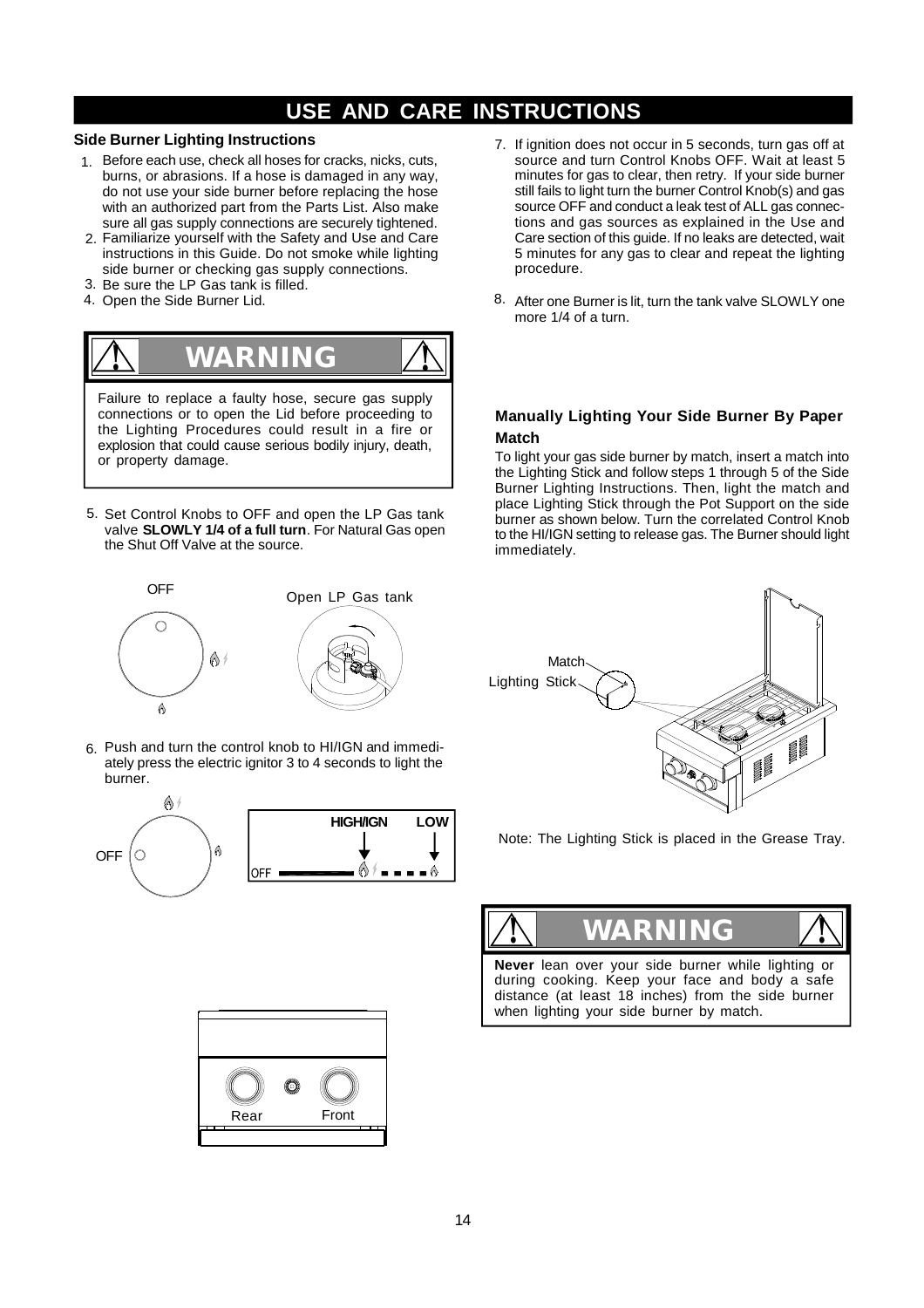### **Troubleshooting**

### **If the side burner fails to light :**

- 1. Turn gas off at source and turn Control Knobs to OFF. Wait at least 5 minutes for gas to clear, then retry.
- 2. If your side burner still fails to light, check gas supply and connections.
- 3. Repeat lighting procedure. If your side burner still fails to operate, turn the gas off at source, turn the Control Knobs to OFF, then check the following:
- $\Box$  Obstruction in gas line **Correction:** Remove regulator hose from side burner. Do not smoke! Open gas supply for one second to clear any obstruction from fuel line. Close off gas supply at source and reconnect fuel line to side burner.
- $\Box$  Disconnected Electric Wires **Correction:** Inspect the Electric Ignitor (see Parts List) found behind the Control Panel. Connect loose Electric wires to Junction Box and try to light the side burner.
- Weak AA or AAA Battery **Correction:** Remove the Ignitor Cap and replace the battery.
- $\Box$  If the side burner still does not light you may need to purge air from the gas line or reset the regulator excess gas flow device. **Note:** This procedure should be done every time a new LP Gas tank is connected to your side burner.

### **To purge air from your gas line and/or reset the regulator excess gas flow device:**

- $\Box$  Turn Control Knobs to the OFF position.
- $\Box$  Turn off the gas at the source.
- $\Box$  Disconnect regulator from LP Gas tank. For Natural Gas disconnect regulator from 12 ft. Natural Gas Hose.
- $\Box$  Let unit stand 5 minutes to allow air to purge from gas line.
- Reconnect regulator to the LP Gas tank.  $\Box$ For Natural Gas reconnect regulator to 12 ft. Natural Gas Hose.
- $\Box$  Turn tank valve on SLOWLY 1/4 of a turn. For Natural Gas open Shut Off valve.
- $\Box$  Open the side burner Lid.
- Push and turn the Control Knob to HI/IGN and press the electric ignitor 3 to 4 seconds to light the burner.

**WARNING ! !**

Should a FLASHBACK fire occur in or around the Burners, follow the instructions below. Failure to comply with these instructions could result in a fire or explosion that could cause serious bodily injury, death, or property damage.

- Shut off gas supply to the gas side burner. Ÿ
- Turn the Control Knobs to OFF position. Ÿ
- Put out any flame with a Class B fire extinguisher. Ÿ

### **GRILL INFORMATION CENTER** Call 1-800-474-5587 Monday - Friday 8:00am-4:30pm PST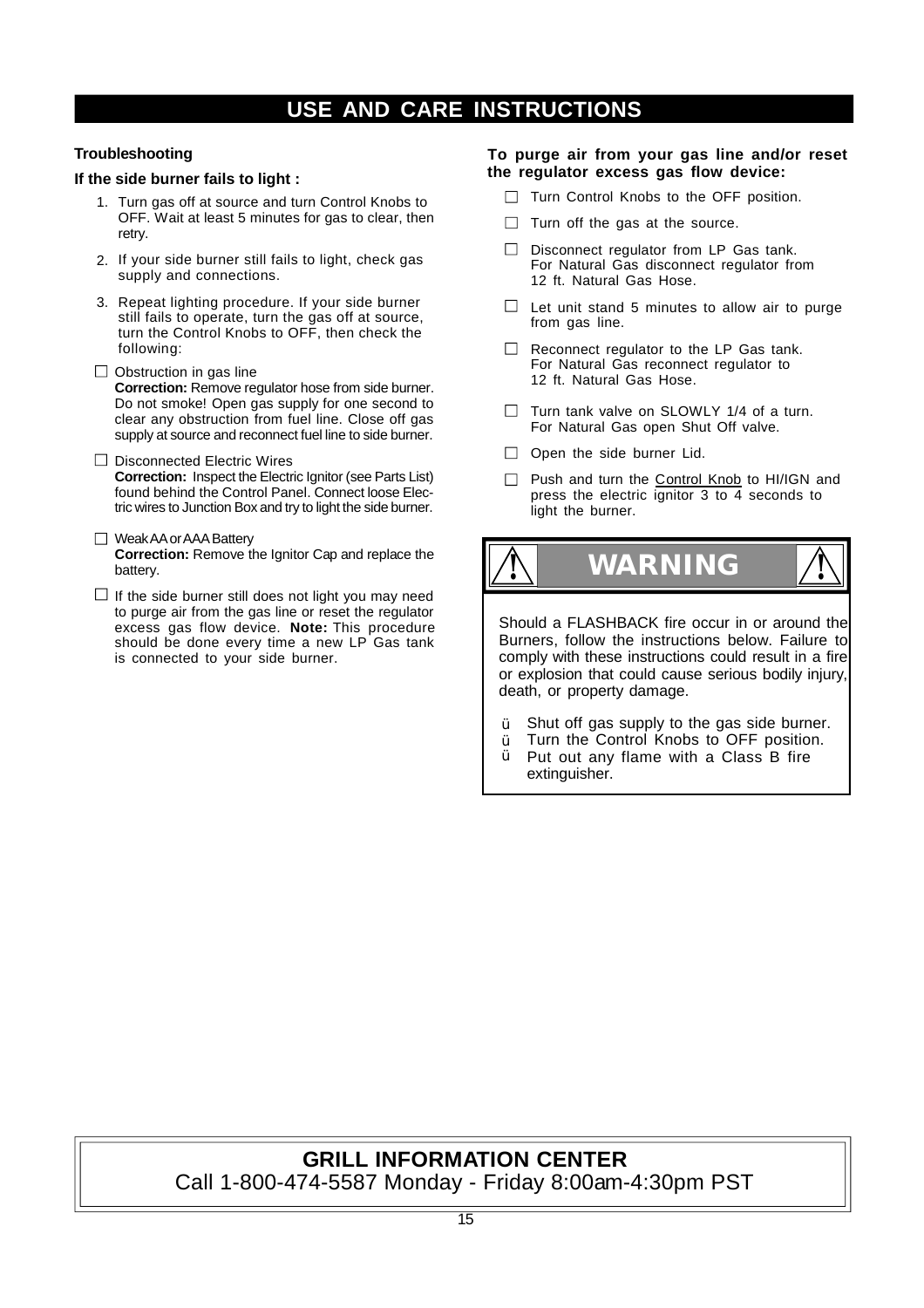### **CLEANING AND MAINTENANCE**

Proper care and maintenance will keep your side burner in top operating condition and prolong its life. Follow these cleaning procedures on a timely basis and your side burner will stay clean and operate with minimum effort.

**CAUTION:** Be sure your side burner is OFF and cool before cleaning.

### **Cleaning The Pot Support**

Before initial use, and periodically thereafter, wash your  $\Box$ Pot Support in a mild soap and warm water solution. You can use a wash cloth or vegetable brush to clean your Pot Support.

### **Cleaning The Grease Tray**

To reduce the chance of fire, the Grease Tray should be  $\Box$ visually inspected before each side burner use. Remove any grease and wash Grease Tray with a mild soap and warm water solution.

### **Cleaning the Inside of the Side Burner Lid**

Visually inspect the inside of the Side Burner Lid before each side burner use. Remove any grease and wash with a mild soap and warm water solution.

### **Routine Cleaning of The Side Burner Interior**

- At least every 3 months, you must give your entire side burner a thorough cleaning to minimize your risk of grease fire and keep the side burner in top shape.
	- 1. Turn all Burner Knobs to the full OFF position.
	- 2. Turn the LP gas tank valve to the full OFF position. For Natural Gas, shut off NG valve.
	- 3. Disconnect the regulator from the gas tank. Inspect the hose with regulator assembly for cracking, cuts or any other damage, and replace as neccessary. Refer to the Parts List in this Operator's Manual.
	- 4. Remove and clean the side burner cap and pot support.
	- 5. Brush the inside and bottom of the side burner with a fiber pad or nylon brush and wash with a mild soap and warm water solution. Rinse thoroughly and let dry.
	- 6. Check each Spark Electrode, adjusting as needed. The space between the Spark Electrode Tip and Burner should be approximately 3/16".
	- 7. Replace the side burner cap and pot support.
	- 8. Reconnect the gas source and observe the Burner flame for correct operation.

### **Cleaning Exterior Stainless Steel Surfaces:**

- Routine care and maintenance is required to preserve the appearance and corrosion resistance of stainless steel. The fact is stainless steel can corrode, rust and discolor under certain conditions. Rust is caused when regular steel particles in the atmosphere become attached to the stainless steel surface. Steel particles can also become attached to your side burner if you use steel wool or stiff wire brushes to clean the side burner instead of non-abrasive cloth, sponge or nylon cleaning tools. In coastal areas rust pits can develop on stainless surfaces that cannot be fully removed. Bleach and other chlorine based solutions used for household and pool cleaning can also cause corrosion to stainless steel. Weathering, extreme heat, smoke from cooking and machine oils used in the manufacturing process of stainless steel can cause stainless steel to turn tan in color. Although there are many factors which can affect the surface appearance of stainless steel, they do not affect the integrity of the steel or the performance of the side burner.
- $\Box$  To help maintain the finish of stainless steel follow these cleaning tips for the best results:
- 1. After every use (after your side burner has cooled down), wipe stainless surfaces with a soft, soapy cloth or sponge then rinse with water. Be sure to remove all food particles, sauces or marinades from stainless steel because these can be highly acidic and damaging to stainless surfaces. Never use abrasive cleaners, scrubbers or stiff wire
- brushes of any type on your side burner. Use a heat resistant Stainless Steel Cleaner and rub or 2.
- wipe in the direction of the stainless steel grain or polish lines. Do not polish against the grain. 3.

**Failure to comply with these instructions could result in a fire or explosion that could cause serious ! WARNING !**

**bodily injury, death or property damage.**

Keep side burner area clear and free from combustible materials, gasoline and other flammable vapors and liquids.

Do not obstruct the flow of air for combustion and ventilation.

Keep the ventilation openings of the tank enclosure cabinet free and clear of debris.

Visually check burner flames occasionally to ensure proper flame pattern as shown below.



**MAGNIFIED VIEW** OF SIDE BURNER FLAME THROUGH OPEN LID.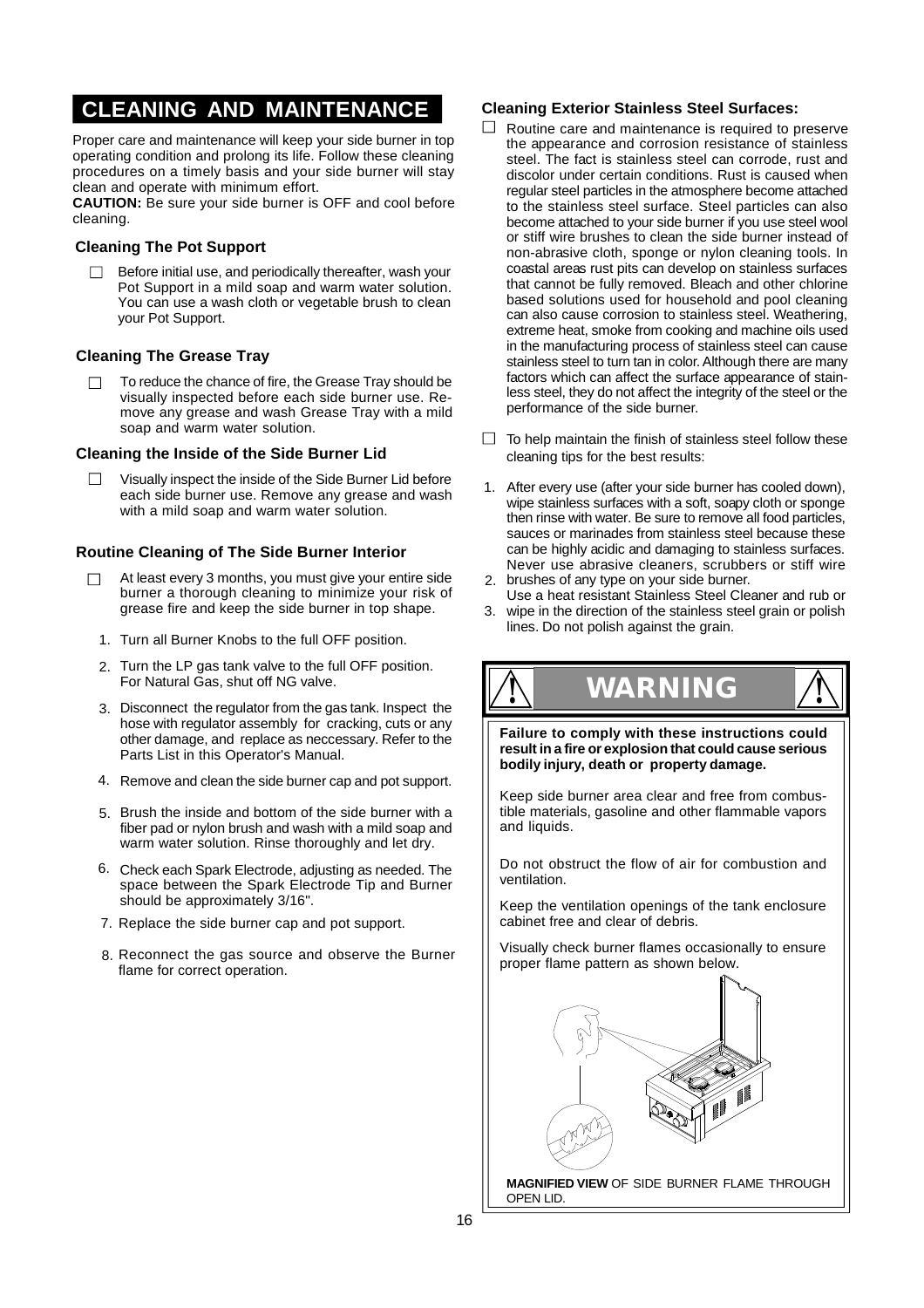### **CLEANING THE BURNER TUBES AND BURNER PORTS**

To reduce the chance of **FLASHBACK FIRE** you must clean the Burner Tubes as follows at least once a month in summer and fall or whenever spiders are active in your area, and if your side burner has not been used for an extended period of time.

- 1. Turn all Burner Valves to the full OFF position.
- 2. Turn the LP Gas tank valve to the full OFF position. For Natural Gas, shut off NG valve.
- 3. Detach the LP Gas regulator assembly from LP gas tank.
- 4. Remove the Pot Support from your side burner.
- 5. Remove the screws from underside of the side burner body using a Phillips Head Screwdriver.
- 6. Carefully lift each Burner up and away from the Gas Valve Orifice.
- 7. Check and clean burner/venturi tubes for insects and insect nests. A clogged tube can lead to a fire beneath the side burner.
- 8. Refer to the figure below and perform one of these three cleaning methods:
- $\Box$  METHOD 1: Bend a stiff wire or wire coat hanger into a small hook as shown and run the hook through the Burner Tube and inside the Burner several times to remove debris.



- $\Box$  METHOD 2: Use a bottle brush with a flexible handle and run the brush through the Burner Tube and inside the Burner several times to remove any debris.
- $\Box$  METHOD 3: Use an air hose to force air through each Burner Tube. The forced air should pass debris or obstructions through the Burner and out the Ports.

Regardless of which Burner cleaning procedure you use, we recommend that you also complete the following cleaning regimens to help prolong Burner life.

- $\Box$  Use a nylon brush, blower or vacuum to remove accumulated ash from the outer surface of each Burner. Clogged tube style Burner ports can be cleaned with a stiff wire, such as an open paper clip.
- $\Box$  Inspect each Burner for damage (cracks or holes) and if such damage is found, order and install a new Burner. After installation, check to ensure that the Gas Valve Orifices are correctly placed inside the ends of the Burner Tubes. Also check the position of your Spark Electrode.



# **! WARNING !**  $\ddot{Y}$  Failure to comply with these instructions could result

- in a fire or explosion that could cause serious bodily injury, death or property damage.
- **Never** cover the Pot Support, bottom of the side burner Ÿ body, or Grease Tray with charcoal, aluminum foil, sand, or any substance that can absorb grease.
- **Before each use of your Side Burner:** Inspect the Ÿ Grease Tray and inside of the Side Burner body to be sure there is no excessive grease and debris buildup. Clean the Grease Tray and inside of the Side Burner body frequently to eliminate grease/debris build-up and to prevent grease fires.
- **Use your side burner at least 3 feet away from any** Ÿ **wall or surface.** Use your side burner at least 3 feet away from combustible objects that can melt or catch fire (such as vinyl, wood siding, fences and overhangs) or sources of ignition (including pilot lights on water heaters and live electrical appliances).
- **Never** use your side burner in a garage, porch, shed, breezeway or any other enclosed area. Ÿ
- **Your side burner will get veryhot.** Always wear a flame Ÿ retardant BBQ Mitt when cooking on your side burner. Never lean over cooking areas while using side burner. Do not touch cooking surfaces, Lid, grill housing or other parts while side burner is in operation, or until the side burner has cooled down after use.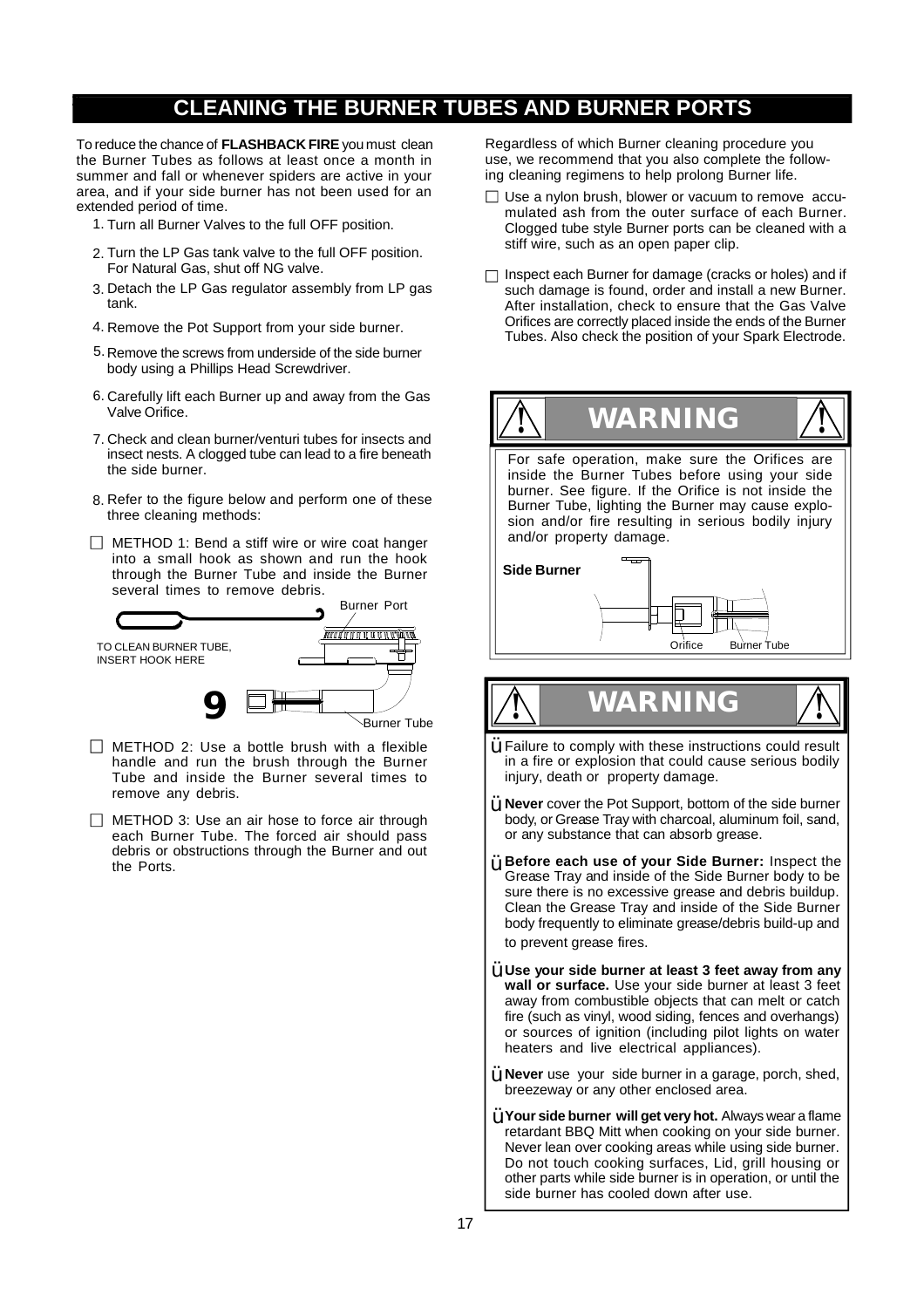#### **Question:**

#### **Can I convert my side burner from one fuel type to another in other words from LPG to NG?**

#### **Answer:**

No, your side burner is manufactured to exact specifications and is certified for LPG (Liquid Propane Gas) or NG (Natural Gas) use only. For your safety, conversion kits are not available, nor will we sell or otherwise provide parts or information to be used to convert your side burner. Any attempt to convert your side burner is dangerous and will void your warranty.

#### **Question:**

#### **Are the serial and model numbers of my side burner listed somewhere for my reference?**

#### **Answer:**

The serial and model numbers are listed on a silver CSA label placed on the side burner. The CSA label is located inside side burner lid.

### **Question:**

**If my ignitor or battery is not working how can I light my side burner manually?**

#### **Answer:**

**FR**

**EQUENT**

**LY**

**KED QU**

**ESTIO**

**N**

**AQ'S)**

**S (F**

**AS** If your ignition fails to work or your battery needs replacing you can light your side burner using the Manual Lighting Stick. The Lighting Stick is designed to hold a paper match and allows you to safely insert a match through the Pot Support without getting close to the Burner. To light your side burner manually, insert a paper match into the Manual Lighting Stick and follow steps 1 through 5 of the Basic Lighting Procedures. Then, light the match and place the Lighting Stick through the Pot Support. Turn the correlated Burner Control Knob to the HI/IGN setting to release gas. The Burner should light immediately.



# **! WARNING !**

**Never** lean over your side burner while lighting or during cooking. Keep your face and body a safe distance (at least 18 inches) from the side burner when lighting your side burner by match.

#### **Question:**

#### **Sometimes I hear a humming sound coming from my regulator. What causes this?** *And -* **My side burner has a low flame and sometimes will not light. Why?**

#### **Answer:**

The humming sound is gas flowing through the regulator. A low volume of sound is normal and will not interfere with the operation of your side burner. Loud or excessive regulator humming and/or low flow and intermittent lighting may be caused by the regulator's excess gas flow device. Opening the tank valve all the way or too quickly is what triggers the regulator's safety device to restrict gas flow, preventing excess gas flow to your side burner. Lighting the Burner farthest from the fuel source every time will help eliminate air pockets in the manifold. Note: This procedure should be done every time a new LP Gas tank is connected to your side burner.

- Turn all Control Knobs to the OFF position.  $\Box$
- Turn off the LP Gas tank at the tank valve. For Natural Gas shut off NG valve.
- Disconnect regulator from LP Gas tank.  $\Box$ For Natural Gas disconnect regulator from 12 ft. Natural Gas Hose.
- $\Box$  Let unit stand for 5 minutes.
- $\Box$  Reconnect regulator to the LP Gas tank. For Natural Gas reconnect regulator to 12 ft. Natural Gas Hose.
- $\Box$  Open side burner Lid (if you have closed it).
- П Turn the tank valve slowly ¼ of one turn. For Natural Gas open Shut Off valve.
- $\Box$  Light Burner.
- Turn the tank valve slowly one more ¼ of one turn  $\Box$ for ½ of one complete turn.
- $\Box$ Continue to light Burners moving towards the fuel source.
- Do not turn tank valve more than ½ of one turn on П LPG models.

### **Question:**

#### **Where do I use my side burner for safer operation and better performance?**

#### **Answer:**

- $\Box$  Strong winds and low temperatures can affect the heating and performance of your side burner so factor in these elements when positioning your side burner outdoors for cooking.
- $\Box$  In **windy conditions**, always position the front of side burner to face oncoming wind to reduce smoke and heat blowing in your face and prevent potential hazards to yourself and side burner.
- Use your side burner at least **3 feet away** from any wall or surface.
- Use your side burner at least **3 feet away** from combustible objects that can melt or catch fire (such as vinyl or wood siding, fences, and overhangs), or sources of ignition (including pilot lights on water heaters and live electrical appliances).
- **Never** use your side burner in a garage, porch, shed, breezeway or any other enclosed area.
- **Never** use your side burner on a balcony, deck, or patio above the ground floor of your home.
- $\Box$ **Never** obstruct the flow of ventilation air around your side burner housing.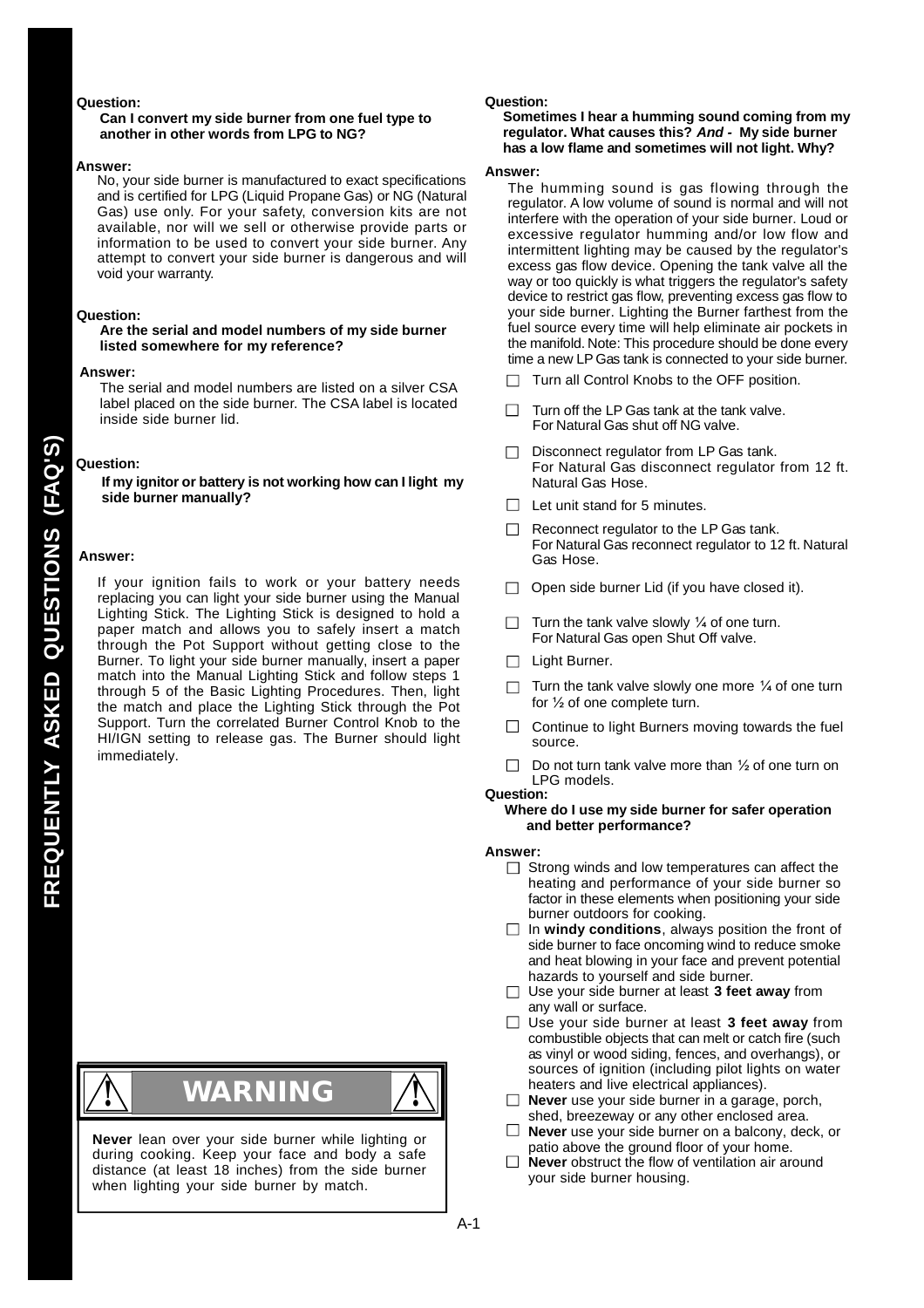### **Question:**

### **The Regulator and Hose supplied with my gas side burner does not fit the older LP Gas tank I've used for years. Why not?**

#### **Answer:**

The U.S. Government regulates gas appliances and LP Gas tanks. When regulations are changed the LP Gas tank fittings are altered to insure compliance. If your LP Gas tank does not fit the Regulator and Hose supplied with your new side burner, the tank is outdated and must be replaced. Note: Effective April 1, 2002 all LP Gas tanks sold must include an "OPD" Overfill Prevention Device. The OPD tanks are identified by their triangular-shaped valve wheel. This internal device prevents the LP Gas tank from being overfilled. Tanks without an OPD valve can not be refilled.

### **Question:**

**What causes side burner parts to rust and what effect does it have on my side burner?**

#### **Answer:**

Rusting is a natural oxidation process and will not affect the short term performance of your side burner.

To slow the rusting process on Pot Support we recommend greasing the grids before and after each cookout. Use a brush to apply a thin layer of cooking oil or vegetable shortening onto each Pot Support. We do not suggest spray type oils unless they are specified for hightemperature cooking.

Routine care and maintenance is required to preserve the appearance and corrosion resistance of stainless steel. The fact is stainless steel can corrode, rust and discolor under certain conditions. Rust is caused when regular steel particles in the atmosphere become attached to the stainless steel surface. Steel particles can also become attached to your side burner if you use steel wool or stiff wire brushes to clean the side burner instead of non-abrasive cloth, sponge or nylon cleaning tools. In coastal areas rust pits can develop on stainless surfaces that cannot be fully removed. Bleach and other chlorine based solutions used for household and pool cleaning can also cause corrosion to stainless steel.

Weathering, extreme heat, smoke from cooking and machine oils used in the manufacturing process of stainless steel can cause stainless steel to turn tan in color. Although there are many factors which can affect the surface appearance of stainless steel, they do not affect the integrity of the steel or the performance of the side burner. To help maintain the finish of stainless steel follow these cleaning tips for the best results:

After every use (after your side burner has cooled down), wipe stainless surfaces with a soft, soapy cloth or sponge then rinse with water. Be sure to remove all food particles, sauces or marinades from stainless steel because these can be highly acidic and damaging to stainless surfaces.

Never use abrasive cleaners, scrubbers or stiff wire brushes of any type on your side burner.

Use a heat resistant Stainless Steel Cleaner and rub or wipe in the direction of the stainless steel grain or polish lines. Do not polish against the grain.